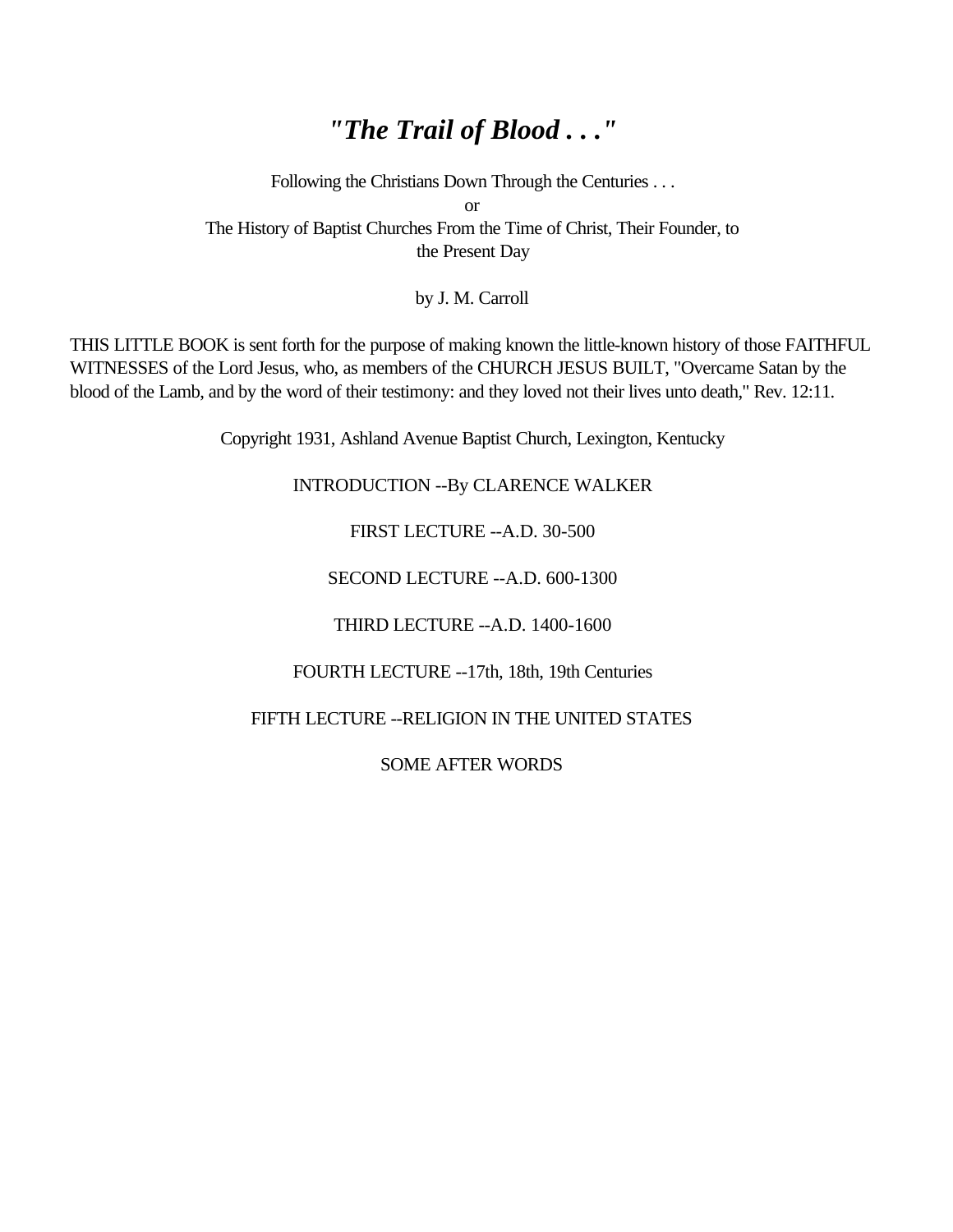# The Trail of Blood

#### **INTRODUCTION**

#### By CLARENCE WALKER

I

Dr. J. M. Carroll, the author of this book, was born in the state of Arkansas, January 8, 1858, and died in Texas, January 10, 1931. His father, a Baptist preacher, moved to Texas when Brother Carroll was six years old. There he was converted, baptized, and ordained to the Gospel ministry. Dr. Carroll not only became a leader among Texas Baptist, but an outstanding figure of Southern Baptists, and of the world.

Years ago he came to our church and brought the messages found in this book. It was then I became greatly interested in Brother Carroll's studies. I, too, had made a special research in Church History, as to which is the oldest Church and most like the churches of the New Testament.

Dr. J. W. Porter attended the lectures. He was so impressed he told Brother Carroll if he would write the messages he would publish them in a book. Dr. Carroll wrote the lectures and gave Dr. Porter the right to publish them along with the chart which illustrates the history so vividly.

However, Dr. Carroll died before the book came off the press, but Dr. Porter placed them before the public and the whole edition was soon sold. Now, by the grace of God, we are able to present this 66th edition of 20,000. I want to ask all who read and study these pages to join me in prayer and work that an ever-increasing number shall go forth.

"To make all men see what is the fellowship of the mystery which from the beginning of the world hath been hid in God, who created all things by Christ Jesus; to the intent that now unto the principalities and powers in Heavenly places might be known by the Church, the manifold wisdom of God ... unto Him be glory in the Church by Christ Jesus throughout all ages, world without end, Amen." (Eph. 3:9-10, 21)

II

It was wonderful to hear Dr. Carroll tell how he became interested in the history of the different denominations—ESPECIALLY THEIR ORIGIN. He wrote the book after he was 70 years old, but he said, "I was converted unto God when I was just a boy. I saw the many denominations and wondered which was the church the Lord Jesus founded."

Even in his youth he felt that in the study of the Scriptures and history, he could find the church which was the oldest and most like the churches described in the New Testament.

This research for the truth led him into many places and enabled him to gather one of the greatest libraries on church history. This library was given at his death to the Southwestern Baptist Seminary, Ft. Worth, Texas.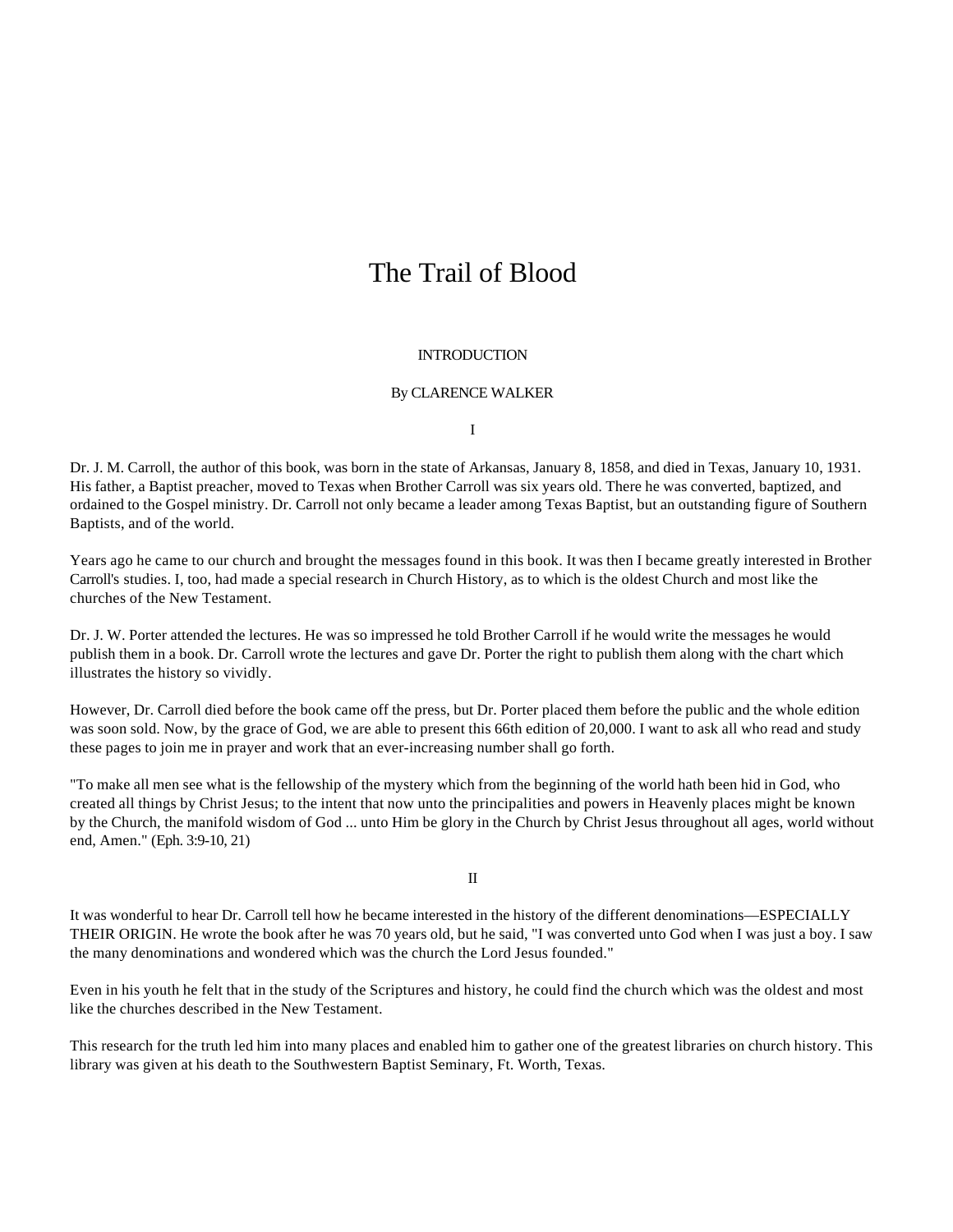He found much church history--most of it seemed to be about the Catholics and Protestants. The history of Baptists, he discovered, was written in blood. They were the hated people of the Dark Ages. Their preachers and people were put into prison and untold numbers were put to death. The world has never seen anything to compare with the suffering, the persecutions, heaped upon Baptists by the Catholic Hierarchy during the Dark Ages. The Pope was the world's dictator. This is why the Ana-Baptists, before the Reformation, called the Pope The Anti-Christ.

Their history is written in the legal documents and papers of those ages. It is through these records that the "TRAIL OF BLOOD" winds its way as you find such statements--

"At Zurich, after many disputations between Zuinglius and the Ana-Baptists, the Senate made an Act, that if any presume to rebaptize those who were baptized before (i.e. as infants) they should be drowned. At Vienna many Ana-Baptists were tied together in chains that one drew the other after him into the river, wherein they were all suffocated (drowned)." (Vida Supra, p.61)

"In the year of our Lord 1539 two Ana-Baptists were burned beyond Southwark, and a little before them 5 Dutch Ana-Baptists were burned in Smithfield," (Fuller, Church History.)

"In 1160 a company of Paulicians (Baptists) entered Oxford. Henry II ordered them to be branded on the forehead with hot irons, publicly whipped them through the streets of the city, to have their garments cut short at the girdles, and be turned into the open country. The villages were not to afford them any shelter or food and they perished a lingering death from cold and hunger." (Moore, Earlier and Later Nonconformity in Oxford, p. 12.)

The old Chronicler Stowe, A.D. 1533, relates:

"The 25th of May--in St. Paul's Church, London--examined 19 men and 6 women. Fourteen of them were condemned; a man and a woman were burned at Smithfield, the other twelve of them were sent to towns there to be burned."

Froude, the English historian, says of these Ana-Baptist martyrs--

"The details are all gone, their names are gone. Scarcely the facts seem worth mentioning. For them no Europe was agitated, no court was ordered in mourning, no papal hearts trembled with indignation. At their death the world looked on complacent, indifferent or exulting. Yet here, out of 25 poor men and women were found 14, who by no terror of stake or torture could be tempted to say they believed what they did not believe. History has for them no word of praise, yet they, too, were not giving their blood in vain. Their lives might have been as useless as the lives of most of us. In their death they assisted to pay the purchase of English freedom."

Likewise, in writings of their enemies as well as friends, Dr. Carroll found, their history and that their trail through the ages was indeed bloody:

Cardinal Hosius (Catholic, 1524), President of the Council of Trent:

"Were it not that the baptists have been grievously tormented and cut off with the knife during the past twelve hundred years, they would swarm in greater number than all the Reformers." (Hosius, Letters, Apud Opera, pp. 112, 113.)

The "twelve hundred years" were the years preceding the Reformation in which Rome persecuted Baptists with the most cruel persecution thinkable.

Sir Isaac Newton:

"The Baptists are the only body of known Christians that have never symbolized with Rome."

Mosheim (Lutheran):

"Before the rise of Luther and Calvin, there lay secreted in almost all the countries of Europe persons who adhered tenaciously to the principles of modern Dutch Baptists."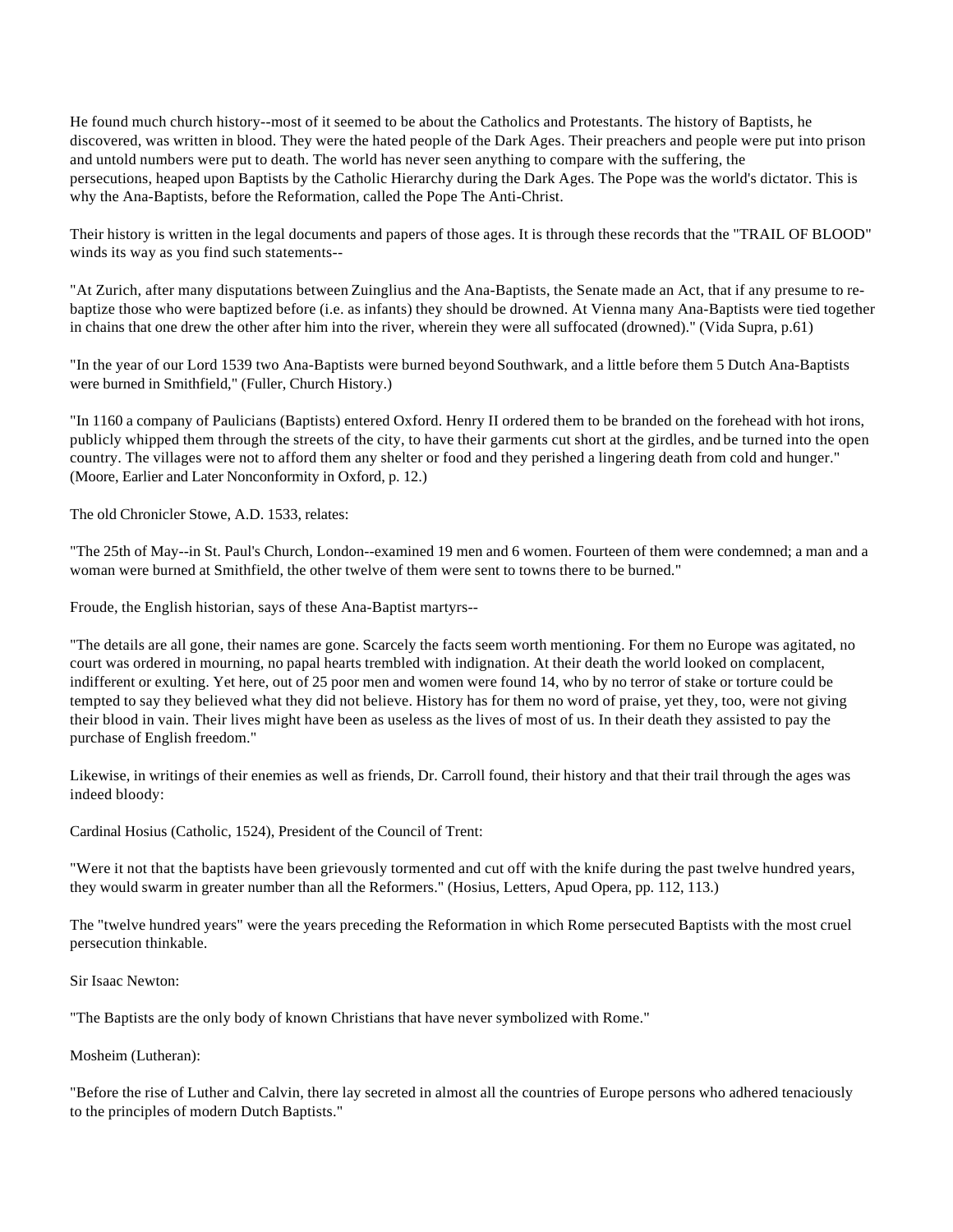Edinburg Cyclopedia (Presbyterian):

"It must have already occurred to our readers that the Baptists are the same sect of Christians that were formerly described as Ana-Baptists. Indeed this seems to have been their leading principle from the time of Tertullian to the present time."

Tertullian was born just fifty years after the death of the Apostle John.

III

Baptists do not believe in Apostolic Succession. The Apostolic office ceased with the death of the Apostles. It is to His churches that He promised a continual existence from the time He organized the first one during His earthly ministry until He comes again. He promised--

"I will build my church and the gates of hell shall not prevail against it." (Matt. 16:18)

Then, when He gave the great Commission, which tells what His churches are to do, He promised--

"I will be with you alway, even unto the end of the age." (Matt. 28:20)

This Commission--this work--was not given to the Apostles as individuals, but to them and the others present in their church capacity. The Apostles and the others who heard Him give this Commission were soon dead--BUT, His Church has lived on through the ages, making disciples (getting folks saved), baptizing them, and teaching the truth--the doctrines--He committed to the Jerusalem Church. These faithful churches have been blessed with His presence as they have traveled the TRAIL OF BLOOD.This history shows how the Lord's promise to His churches has been fulfilled. Dr. Carroll shows that churches have been found in every age which have taught the doctrines He committed unto them. Dr. Carroll calls these doctrines the "marks" of New Testament Churches

## "MARKS OF THE NEW TESTAMENT CHURCH"

1. Its Head and Founder--CHRIST. He is the law-giver; the Church is only the executive. (Matt. 16:18; Col. 1:18)

2. Its only rule of faith and practice--THE BIBLE. (II Tim. 3:15-17)

3. Its name--"CHURCH," "CHURCHES." (Matt. 16:18; Rev. 22:16)

4. Its polity--CONGREGATIONAL--all members equal. (Matt. 20:24-28; Matt. 23:5-12)

5. Its members--only saved people. (Eph. 2:21; I Peter 2:5)

6. Its ordinances--BELIEVERS' BAPTISM, FOLLOWED BY THE LORD'S SUPPER. (Matt. 28:19-20)

7. Its officers--PASTORS AND DEACONS. (I Tim. 3:1-16)

8. Its work--getting folks saved, baptizing them (with a baptism that meets all the requirements of God's Word), teaching them ("to observe all things whatsoever I have commanded you"). (Matt. 28:16-20)

9. Its financial plan--"Even so (TITHES and OFFERINGS) hath the Lord ordained that they which preach the gospel should live of the gospel," (I Cor. 9:14)

10. Its weapons of warfare--spiritual, not carnal. (II Cor. 10:4; Eph. 6:10-20)

11. Its independence--separation of Church and State. (Matt. 22:21)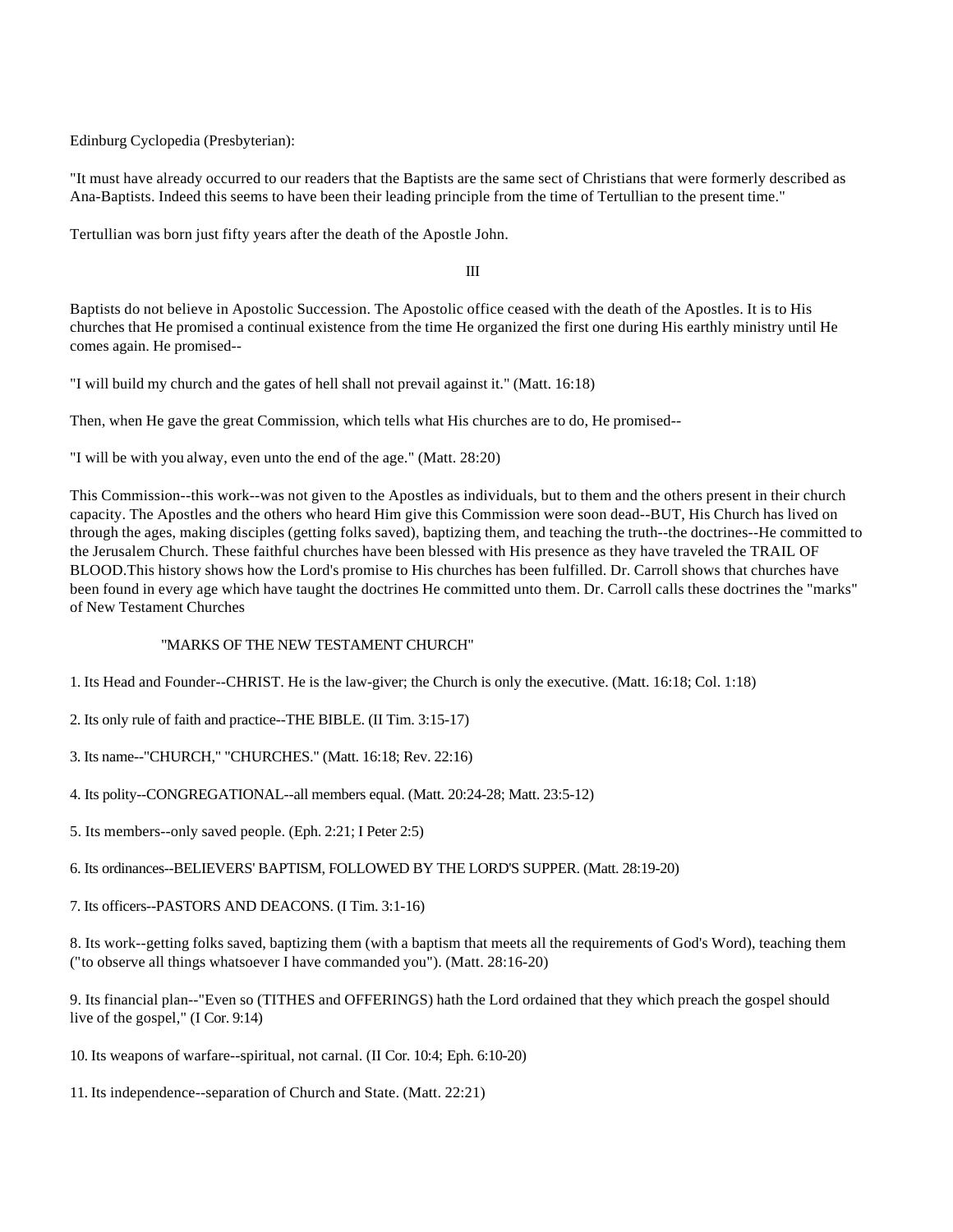In any town there are many different churches--all claiming to be the true church. Dr. Carroll did as you can do now--take the marks, or teachings, of the different churches and find the ones which have these marks, or doctrines. The ones which have these marks, or doctrines, taught in God's Word, are the true churches.

This, Dr. Carroll has done, to the churches of all ages. He found many had departed from "these marks, or doctrines." Other churches, however, he found had been true to these marks" in every day and age since Jesus said,

"I will build my church and the gates of hell shall not prevail against it." (Matt. 16:18)

"I will be with you alway, even unto the end of the age." (Matt. 28:21)

## "THE TRAIL OF BLOOD" or Following the Christians Down Through the Centuries From The Days of Christ to the Present Time

Or to express it differently, but still expressively--"A history of the Doctrines as taught by Christ, and His Apostles and those who have been loyal to them."

#### FIRST LECTURE

"Remember the days of old. Consider the years of many generations; Ask thy father and he will show thee. Thy elders and they will tell thee." (Deut. 32:7)

1. What we know today as "Christianity" or the Christian Religion, began with Christ, A.D. 25-30 in the days and within the bounds of the Roman Empire. One of the greatest empires the world has ever known in all its history.

2. This Empire at that period embraced nearly all of the then known inhabited world. Tiberius Caesar was its Emperor.

3. In its religion, the Roman Empire, at that time, was pagan. A religion of many gods. Some material and some imaginary. There were many devout believers and worshipers. It was a religion not simply of the people, but of the empire. It was an established religion. Established by law and supported by the government. (Mosheim, Vol. 1, Chap. 1.)

4. The Jewish people, at that period, no longer a separate nation, were scattered throughout the Roman Empire. They yet had their temple in Jerusalem, and the Jews yet went there to worship, and they were yet jealous of their religion. But it, like the pagan, had long since drifted into formalism and had lost its power. (Mosheim, Vol. 1, Chap. 2.)

5. The religion of Christ being a religion not of this world, its founder gave it no earthly head and no temporal power. It sought no establishment, no state or governmental support. It sought no dethronement of Caesar. Said its author, "Render unto Caesar the things that are Caesar's and to God the things that are God's." (Matt, 22:19-22; Mark 12:17; Luke 20:20). Being a spiritual religion it was a rival of no earthly government. Its adherents, however, were taught to respect all civil law and government. (Rom. 13:1-7; Titus 3:1; 1 Pet. 2:13-16)

6. I want now to call your attention to some of the landmarks, or ear-marks of this religion--the Christian Religion. If you and I are to trace it down through 20 long centuries, and especially down through 1,200 years of midnight darkness, darkened by rivers and seas of martyr blood, then we will need to know well these marks. They will be many times terribly disfigured. But there will always be some indelible mark. But let us carefully and prayerfully beware. We will encounter many shams and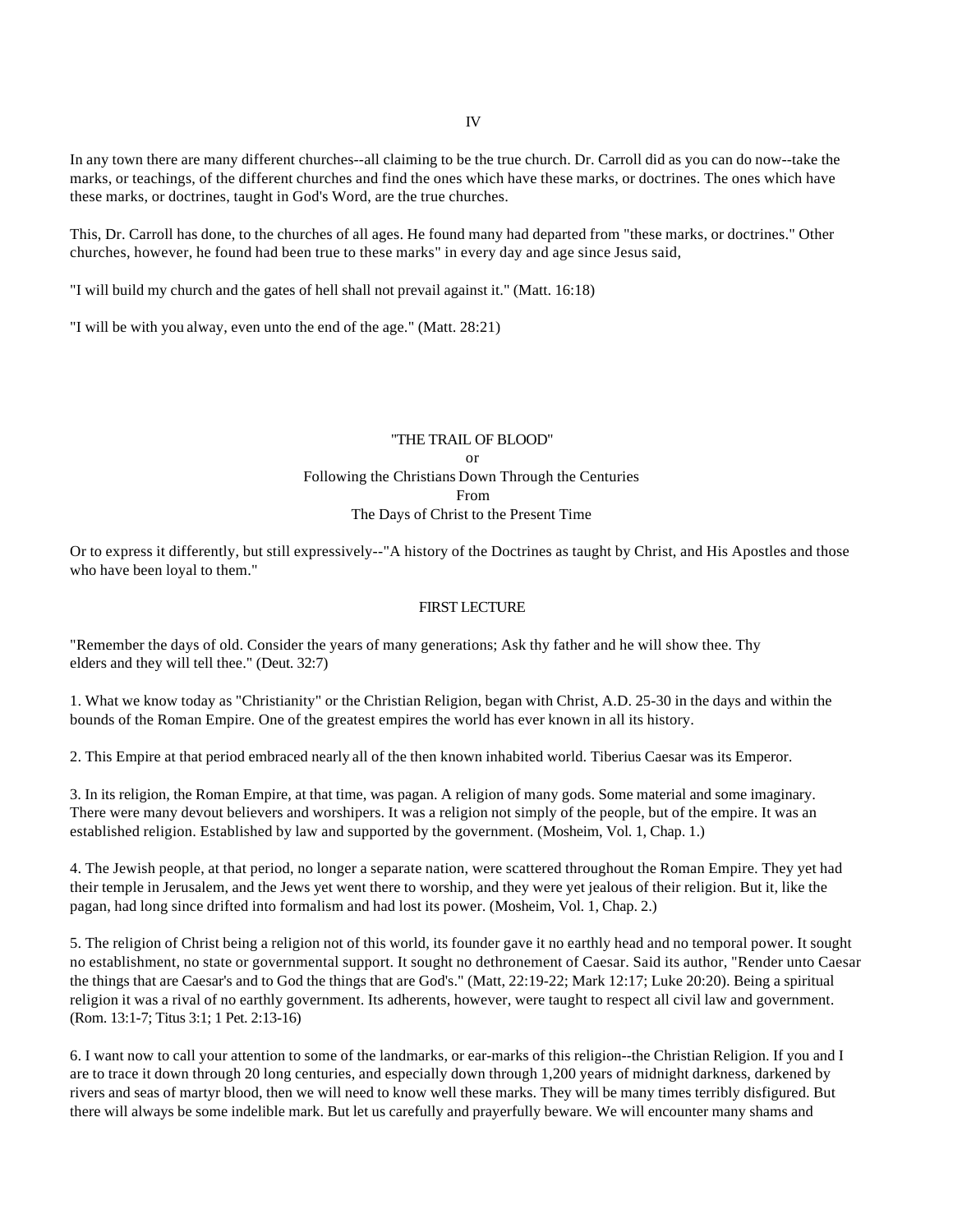make-believes. If possible, the very elect will be betrayed and deceived. We want, if possible, to trace it down through credible history, but more especially through the unerring, infallible, words and marks of Divine truth.

## Some Unerring, Infallible Marks

If in going down through the centuries we run upon a group or groups of people bearing not these distinguishing marks and teaching other things for fundamental doctrines, let us beware.

1. Christ, the author of this religion, organized His followers or disciples into a Church. And the disciples were to organize other churches as this religion spread and other disciples were "made." (Ray, Bapt, Succession, Revised Edition, 1st Chap.)

2. This organization or church, according to the Scriptures and according to the practice of the Apostles and early churches, was given two kinds of officers and only two--pastors and deacons. The pastor was called "Bishop." Both pastor and deacons to be selected by the church and to be servants of the church.

3. The churches in their government and discipline to be entirely separate and independent of each other, Jerusalem to have no authority over Antioch--nor Antioch over Ephesus; nor Ephesus over Corinth, and so forth. And their government to be congregational, democratic. A government of the people, by the people, and for the people.

4. To the church were given two ordinances and only two, Baptism and the Lord's Supper. These to be perpetual and memorial.

5. Only the "saved" were to be received as members of the church (Acts 2:47). These saved ones to be saved by grace alone without any works of the law (Eph, 2:5, 8, 9). These saved ones and they only, to be immersed in the name of the Father, Son and Holy Spirit (Matt. 28:19). And only those thus received and baptized, to partake of the Lord's Supper, and the supper to be celebrated only by the church, in church capacity.

6. The inspired scriptures, and they only, in fact, the New Testament and that only, to be the rule and guide of faith and life, not only for the church as an organization, but for each individual member of that organization.

7. Christ Jesus, the founder of this organization and the savior of its members, to be their only priest and king, their only Lord and Lawgiver, and the only head of the churches. The churches to be executive only in carrying out their Lord's will and completed laws, never legislative, to amend or abrogate old laws or to make new ones.

8. This religion of Christ to be individual, personal, and purely voluntary or through persuasion. No physical or governmental compulsion. A matter of distinct individual and personal choice. "Choose you" is the scriptural injunction. It could be neither accepted nor rejected nor lived by proxy nor under compulsion.

9. Mark well! That neither Christ nor His apostles, ever gave to His followers, what is know today as a denominational name, such as "Catholic," "Lutheran," "Presbyterian," "Episcopal," and so forth--unless the name given by Christ to John was intended for such, "The Baptist," "John the Baptist" (Matt. 11:11 and 10 or 12 other times.) Christ called the individual follower "disciple." Two or more were called "disciples." The organization of disciples, whether at Jerusalem or Antioch or elsewhere, was called Church. If more than one of these separate organizations were referred to, they were called Churches. The word church in the singular was never used when referring to more than one of these organizations. Nor even when referring to them all.

10. I venture to give one more distinguishing mark. We will call it--Complete separation of Church and State. No combination, no mixture of this spiritual religion with a temporal power. "Religious Liberty," for everybody

And now, before proceeding with the history itself, let me call your attention to--

## THE CHART

I believe, if you will study carefully this chart, you will better understand the history, and it will greatly aid your memory in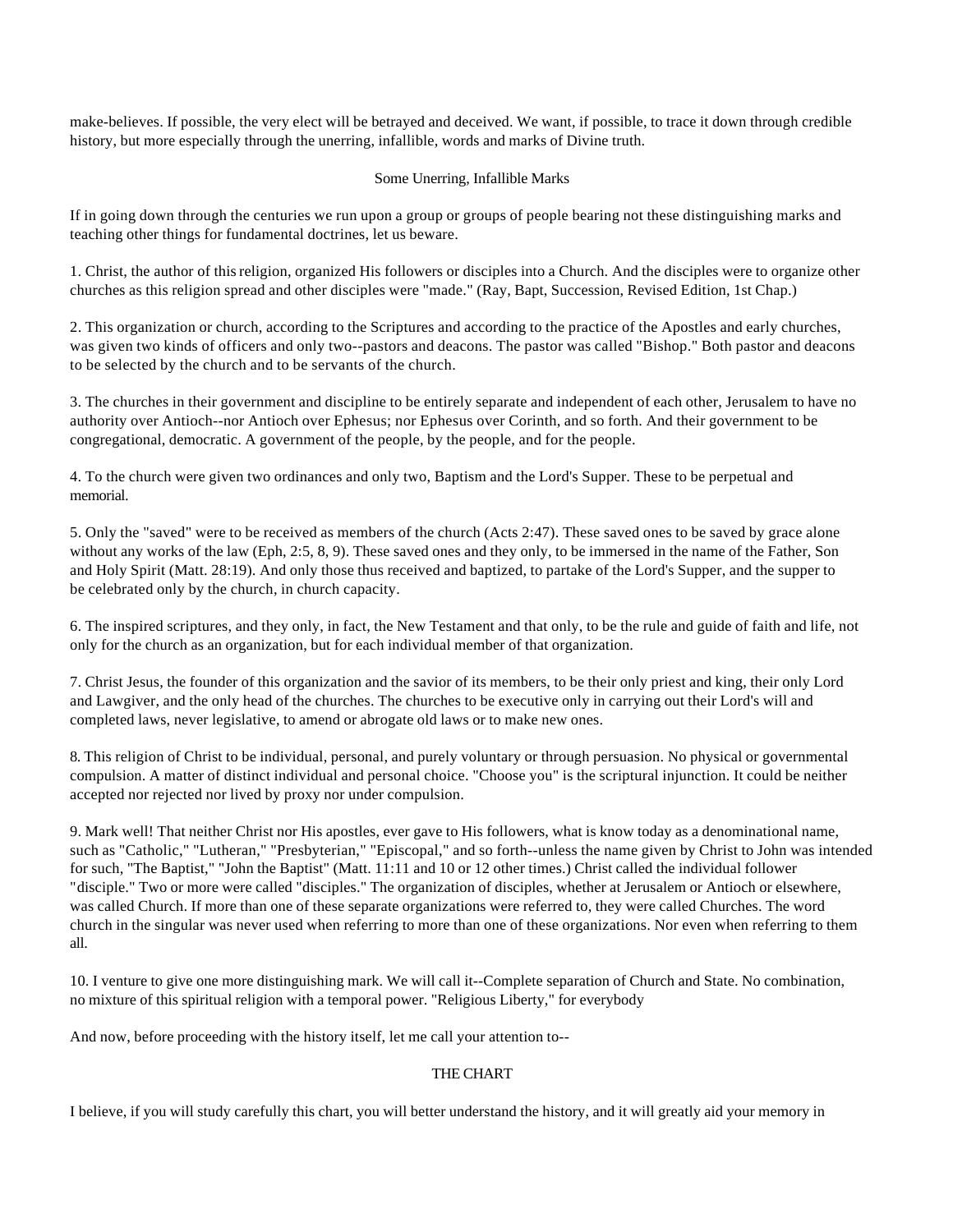retaining what you hear and see.

Remember this chart is supposed to cover a period of two thousand years of religious history.

Notice at both top and bottom of the chart some figures, the same figures at both top and bottom - 100, 200, 300, and so on to 2,000.

They represent the twenty centuries of time--the vertical lines separating the different centuries.

Now notice on the chart, near the bottom; other straight lines, this line running left to right, the long way of the chart.

The lines are about the same distance apart as the vertical lines. But you can't see them all the way. They are covered by a very dark spot, representing in history what is known as the "dark ages." It will be explained later. Between the two lowest lines are the names of countries . . . Italy, Wales, England, Spain, France, and so forth, ending with America. These are names of countries in which much history is made during the period covered by the names themselves. Of course not all the history, some history is made in some of the countries in every period. But some special history is made in these special countries, at these special periods.

Now notice again, near the bottom of the chart, other lines a little higher. They, too, covered in part by the "dark ages," they also are full of names, but not names of countries. They are all "nick-names." Names given to those people by their enemies. "Christians"--that is the first: "The disciples were called Christians first at Antioch" (Acts 11:26). This occurred about A.D. 43. Either the pagans or Jews gave them that name in derision. All the other names in that column were given in the same manner--Montanists, Novationists, Donatists, Paulicians, Albigenses, Waldenses, etc., and Ana-Baptists. All of these will again and again be referred to as the lectures progress.

But look again at thechart. See the red circles. They are scattered nearly all over the chart. They represent churches. Single individual churches in Asia, in Africa, in Europe, in mountains and valleys, and so forth. Their being blood red indicates martyr blood. Christ their founder died on the Cross. All the Apostles save two, John and Judas, suffered martyr deaths. Judas betrayed his Lord and died in a suicide. The Apostle John, according to history, was boiled in a great cauldron of oil.

You will note some circles that are solidly black. They represent churches also. But erring churches. Churches that had gone wrong in life or doctrine. There were numbers of these even before the death of Peter, Paul and John.

Having now about concluded with a general introduction and some very necessary and even vital preliminaries, I come to the regular history--

### FIRST PERIOD A.D. 30-500

1. Under the strange but wonderful impulse and leadership of John the Baptist, the eloquent man from the wilderness, and under the loving touch and miracle-working power of the Christ Himself, and the marvelous preaching of the 12 Apostles and their immediate successors, the Christian religion spread mightily during the first 500-year period. However, it left a terribly bloody trail behind it. Judaism and Paganism bitterly contested every forward movement. John the Baptist was the first of the great leaders to give up his life. His head was taken off. Soon after him went the Savior Himself, the founder of this Christian religion. He died on the Cross, the cruel death of the Cross.

2. Following their Savior in rapid succession fell many other martyred heroes: Stephen was stoned, Matthew was slain in Ethiopia, Mark dragged through the streets until dead, Luke hanged, Peter and Simeon were crucified, Andrew tied to a cross, James beheaded, Philip crucified and stoned, Bartholomew flayed alive, Thomas pierced with lances, James, the less, thrown from the temple and beaten to death, Jude shot to death with arrows, Matthias stoned to death and Paul beheaded.

3. More than one hundred years had gone by before all this had happened. This hard persecution by Judaism and Paganism continued for two more centuries. And yet mightily spread the Christian religion. It went into all the Roman Empire, Europe, Asia, Africa, England, Wales, and about everywhere else, where there was any civilization. The churches greatly multiplied and the disciples increased continuously. But some of the churches continued to go into error.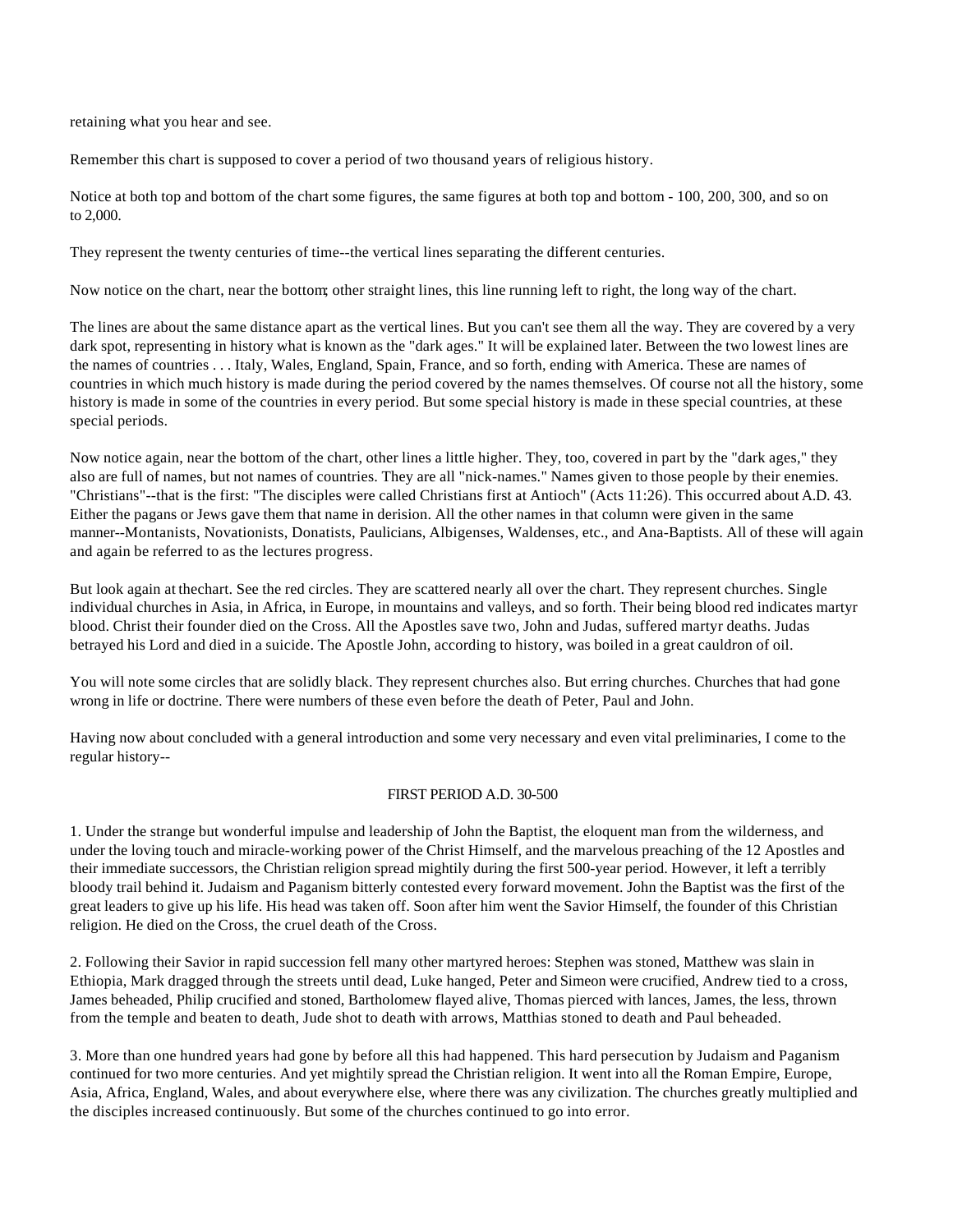4. The first of these changes from New Testament teachings embraced both policy and doctrine. In the first two centuries the individual churches rapidly multiplied and some of the earlier ones, such as Jerusalem, Antioch, Ephesus, Corinth, etc., grew to be very large; Jerusalem, for instance, had many thousand members (Acts 2:41; 4:4, 5:14), possibly 25,000 or even 50,000 or more. A close student of the book of Acts and Epistles will see that Paul had a mighty task even in his day in keeping some of the churches straight. See Peter's and Paul's prophecies concerning the future (II Pet. 2:12; Acts 20:29-31. See also Rev., second and third chapters).

These great churches necessarily had many preachers or elders (Acts 20:17). Some of the bishops or pastors began to assume authority not given them in the New Testament. They began to claim authority over other and smaller churches. They, with their many elders, began to lord it over God's heritage (III John 9). Here was the beginning of an error which has grown and multiplied into many other seriously hurtful errors. Here was the beginning of different orders in the ministry running up finally to what is practiced now by others as well as Catholics. Here began what resulted in an entire change from the original democratic policy and government of the early churches. This irregularity began in a small way, even before the close of the second century. This was possibly the first serious departure from the New Testament church order.

5. Another vital change which seems from history to have had its beginning before the close of the second century was on the great doctrine of Salvation itself. The Jews as well as the Pagans, had for many generations, been trained to lay great stress on Ceremonials. They had come to look upon types as anti-types, shadows as real substances, and ceremonials as real saving agencies. How easy to come thus to look upon baptism. They reasoned thus: The Bible has much to say concerning baptism. Much stress is laid upon the ordinance and one's duty concerning it. Surely it must have something to do with one's salvation. So that it was in this period that the idea of "Baptismal Regeneration" began to get a fixed hold in some of the churches. (Shackelford, page 57; Camp p. 47; Benedict, p. 286; Mosheim, vol. 1, p. 134; Christian, p. 28.)

6. The next serious error to begin creeping in, and which seems from some historians (not all) to have begun in this same century and which may be said to have been an inevitable consequence of the "baptismal regeneration" idea, was a change in the subjects of baptism. Since baptism has been declared to be an agency or means to salvation by some erring churches, then the sooner baptism takes place the better. Hence arose "infant baptism." Prior to this "believers" and "believers" only, were regarded as proper subjects for baptism. "Sprinkling" and "pouring" are not now referred to. These came in much later. For several centuries, infants, like others, were immersed. The Greek Catholics (a very large branch of the Catholic church) up to this day, have never changed the original form of baptism. They practice infant baptism but have never done otherwise than immerse the children. (Note--Some of the church historians put the beginning of infant baptism within this century, but I shall quote a short paragraph from Robinson's Ecclesiastical Researches.)

"During the first three centuries, congregations all over the East subsisted in separate independent bodies, unsupported by government and consequently without any secular power over one another. All this time they were baptized churches, and though all the fathers of the first four ages, down to Jerome (A.D. 370), were of Greece, Syria and Africa, and though they give great numbers of histories of the baptism of adults, yet there is not one of the baptism of a child till the year 370." (Compendium of Baptist History, Shackelford, p. 43; Vedder, p. 50; Christian, p, 31; Orchard, p. 50, etc.)

7. Let it be remembered that changes like these here mentioned were not made in a day, nor even within a year. They came about slowly and never within all the churches. Some of the churches vigorously repudiated them. So much so that in A.D. 251, the loyal churches declared non-fellowship for those churches which accepted and practiced these errors. And thus came about the first real official separation among the churches.

8. Thus it will be noted that during the first three centuries three important and vital changes from the teachings of Christ and His Apostles had their beginnings. And one significant event took place, Note this summary and recapitulation:

 (1) The change from the New Testament idea of bishop and church government. This change grew rapidly, more pronounced, and complete and hurtful.

(2) The change from the New Testament teachings as to Regeneration to "baptismal regeneration."

(3) The change from "believers' baptism" to "infant baptism." (This last, however, did not become general nor even very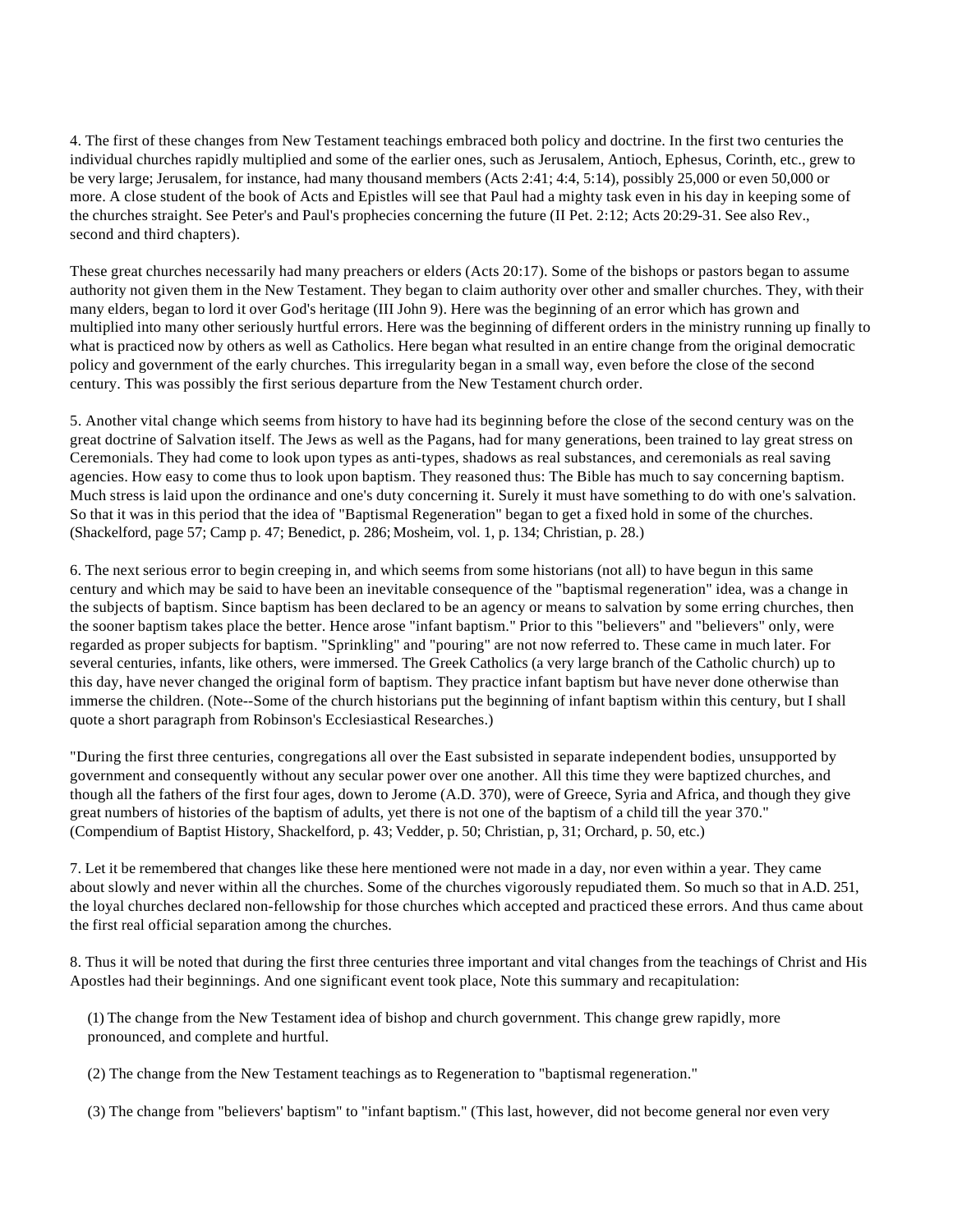frequent for more than another century.)

9. "Baptismal regeneration" and "infant baptism." These two errors have, according to the testimony of well-established history, caused the shedding of more Christian blood, as the centuries have gone by, than all other errors combined, or than possibly have all wars, not connected with persecution, if you will leave out the recent "World War." Over 50,000,000 Christians died martyr deaths, mainly because of their rejection of these two errors during the period of the "dark ages" alone--about twelve or thirteen centuries.

10. Three significant facts, for a large majority of the many churches, are clearly shown by history during these first three centuries.

- (1) The separateness and independence of the Churches.
- (2) The subordinate character of bishops or pastors.
- (3) The baptism of believers only.

I quote now from Mosheim--the greatest of all Lutheran church historians. Vol., 1, pages 71 and 72: "But whoever supposes that the bishops of this golden age of the church correspond with the bishops of the following centuries must blend and confound characters that are very different, for in this century and the next, a bishop had charge of a single church, which might ordinarily be contained in a private house; nor was he its Lord, but was in reality its minister or servant. . . All the churches in those primitive times were independent bodies, or none of them subject to the jurisdiction of any other. For though the churches

#### SECOND LECTURE-600-1300

1. We closed the first Lecture with the close of the fifth century. And yet a number of things had their beginnings back in those early centuries, which were not even mentioned in the first Lecture. We had just entered the awful period known in the world's history as "The Dark Ages." Dark and bloody and awful in the extreme they were. The persecutions by the established Roman Catholic Church are hard, cruel and perpetual. The war of intended extermination follows persistently and relentlessly into many lands, the fleeing Christians. A "Trail of Blood" is very nearly all that is left anywhere. Especially throughout England, Wales, Africa, Armenia, and Bulgaria. And anywhere else Christians could be found who were trying earnestly to remain strictly loyal to New Testament teaching.

2. We now call attention to these Councils called "Ecumenical," or Empire wide. It is well to remember that all these Councils were professedly based upon, or patterned after the Council held by the Apostles and others at Jerusalem (see Acts 15:1), but probably nothing bearing the same name could have been more unlike. We here and now call attention to only eight, and these were all called by different Emperors, none of them by the Popes. And all these held among the Eastern or Greek churches. Attended, however, somewhat by representatives from the Western Branch or Roman Churches.

3. The first of these Councils was held at Nice or Nicea, in A.D. 325. It was called by Constantine the Great, and was attended by 318 bishops.

The second met at Constantinople, A.D. 381, and was called by Theodosius the Great. There were present 150 bishops. (In the early centuries, bishops simply meant pastors of the individual churches.)

The third was called by Theodosius II, and by Valentian III. This had 250 bishops present. It met at Ephesus, A.D. 431.

The fourth met at Calcedon, A.D. 451, and was called by Emperor Marian; 500 or 600 bishops or Metropolitans (Metropolitans were City pastors or First Church pastors) were present. During this Council the doctrine of what is now known as Mariolatry was promulgated. This means the worship of Mary, the mother of Christ. This new doctrine at first created quite a stir, many seriously objecting. But it finally won out as a permanent doctrine of the Catholic Church.

The fifth of these eight councils was held at Constantinople (which was the second to be held there). This was called by Justinian, A.D. 553, and was attended by 165 bishops. This, seemingly, was called mainly to condemn certain writings.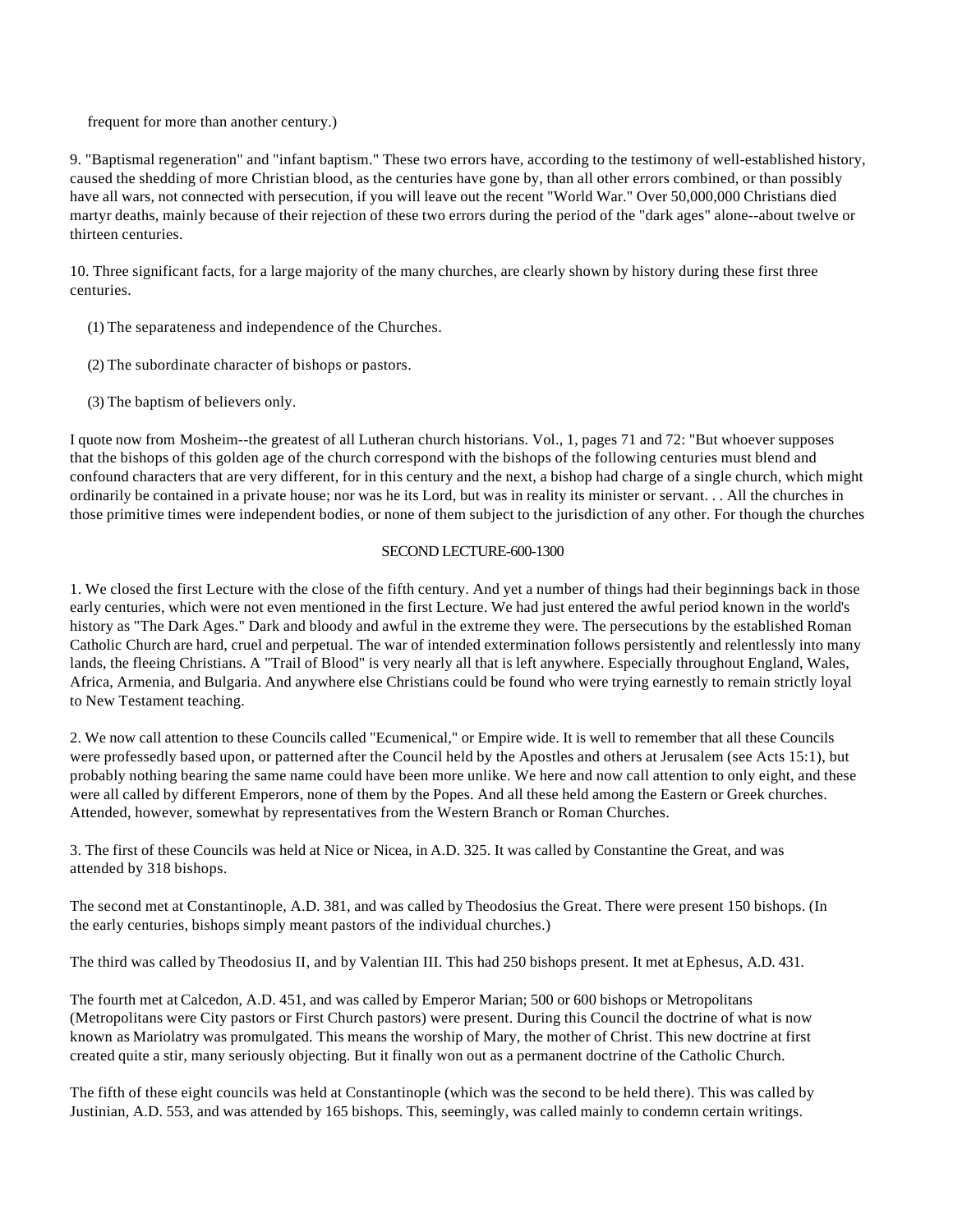In the year A.D. 680 the Sixth Council was called. This was also held at Constantinople and was called by Constantine Pegonator, to condemn heresy. During this meeting Pope Honorius by name was deposed and excommunicated. However, at this time infallibility had not yet been declared.

The Seventh Council was called to meet at Nicea A.D. 787. This was the second held at this place. The Empress Irene called this one. Here in this meeting seems to have been the definite starting place, of both "Image Worship" and "Saints Worship." You can thus see that these people were getting more markedly paganized than Christianized.

The last of what were called the "Eastern Councils," those, called by the Emperors, was held in Constantinople, in A.D. 869. This was called by Basilius Maredo. The Catholic Church had gotten into serious trouble. There had arisen a controversy of a very serious nature between the heads of the two branches of Catholicism--the Eastern and Western, Greek and Roman--Pontius the Greek at Constantinople and Nicholas the 1st at Rome. So serious was their trouble, that they had gone so far as to excommunicate each other. So for a short time Catholicism was entirely without a head. The council was called mainly to settle, if possible, this difficulty. This break in the ranks of Catholicism has never, even to this day, been satisfactorily settled. Since that far away day, all attempts at healing that breach have failed. The Lateran-power since then has been in the ascendancy. Not the Emperors, but the Roman Pontiffs calling all Councils. The later Councils will be referred to later in these lectures.

4. There is one new doctrine to which we have failed to call attention. There are doubtless others but one especially--and that "Infant Communion." Infants were not only baptized, but received into the church, and being church members, they were supposed to be entitled to the Lord's Supper. How to administer it to them was a problem, but it was solved by soaking the bread in the wine. Thus it was practiced for years. And after awhile another new doctrine was added to this--it was taught that this was another means of Salvation. As still another new doctrine was later added to these, we will again refer to this a little later in the lectures.

5. During the 5th Century, at the fourth Ecumenical Council, held at Chalcedon, 451, another entirely new doctrine was added to the rapidly growing list--the doctrine called "Mariolatry," or the worship of Mary, the Mother of Jesus. A new mediator seems to have been felt to be needed. The distance from God to man was too great for just one mediator, even though that was Christ, God's Son, the real God-Man. Mary was thought to be needed as another mediator, and prayers were to be made to Mary. She was to make them to Christ.

6. Two other new doctrines were added to the Catholic faith in the 8th Century. These were promulgated at the Second Council held at Nicea (Nice), the Second Council held there (787). The first of these was called "Image Worship, a direct violation of one of the commands of God.

"Thou shalt not make unto thee any graven image," (Ex. 20:3, 4, 5). Another addition from Paganism. Then followed the "worship of Saints." This doctrine has no encouragement in the Bible. Only one instance of Saint worship is given in the Bible and that is given to show its utter folly--the dead rich man praying to Abraham, (Luke 16:24-3l). These are some, not all of the many revolutionary changes from New Testament teachings, that came about during this period of Church history.

7. During the period that we are now passing through the persecuted were called by many and varied names. Among them were Donatists, Paterines, Cathari, Paulicians, and Ana Baptists; and a little later, Petro-Brussians, Arnoldists, Henricians, Albigenses, and Waldenses. Sometimes one group of these was the most prominent and sometimes another. But some of them were almost always prominent because of the persistency and terribleness of their persecution.

8. Let it not be thought that all these persecuted ones were always loyal in all respects to New Testament teachings. In the main they were. And some of them, considering their surroundings, were marvelously so. Remember that many of them at that far away, time, had only parts of the New Testament or the Old Testament as to that. The book was not printed. It was written in manuscript on parchment or skins or something of that kind, and was necessarily large and bulky. Few, if any, families or even simple churches had complete copies of the whole Bible. Before the formal close of the Canon (end of fourth century) there were probably very few simple manuscripts of the entire New Testament. Of the one thousand known manuscripts only about 30 copies included all the books.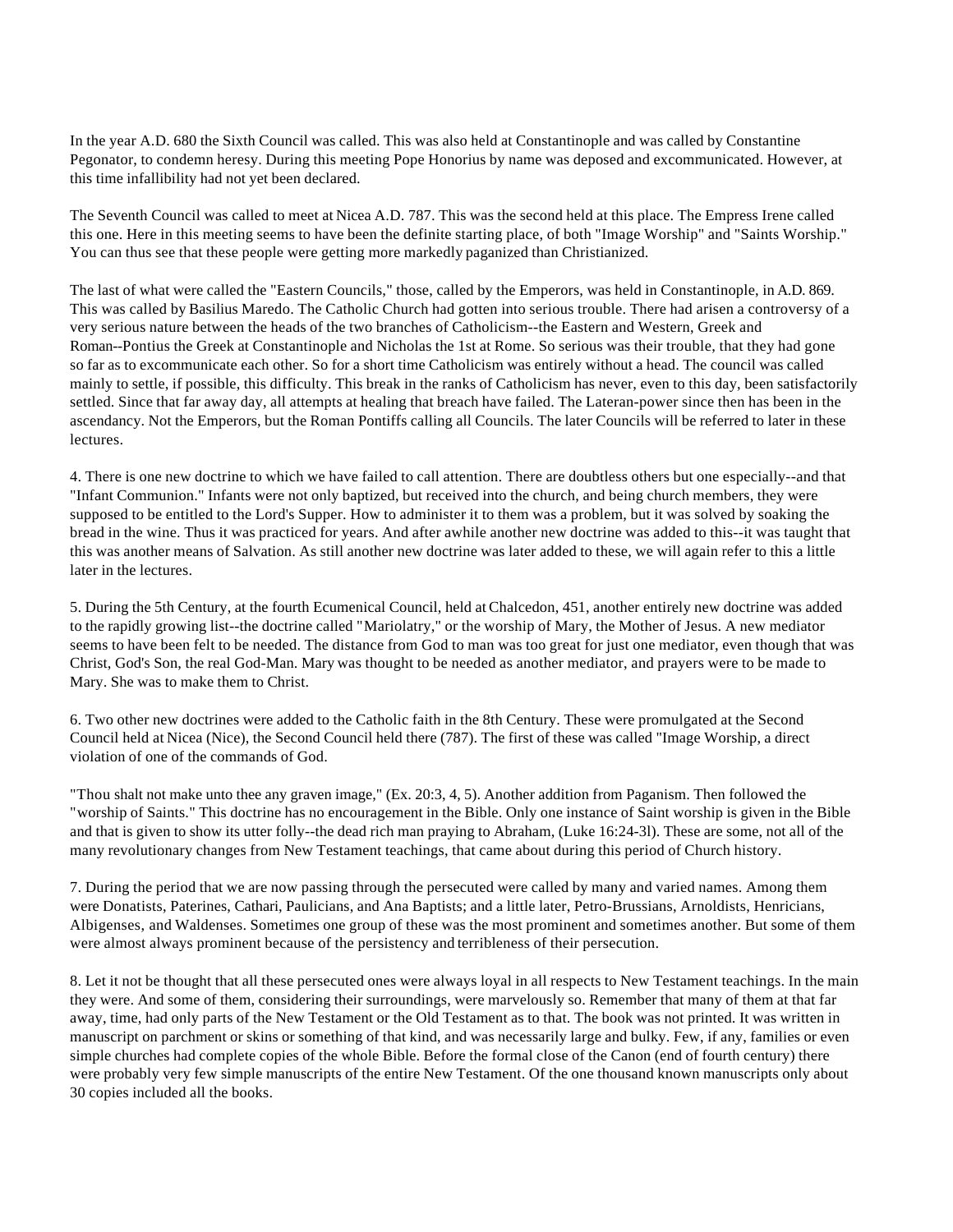9. Furthermore, during all the period of the "Dark Ages," and the period of the persecution, strenuous efforts were made to destroy even what Scripture manuscripts the persecuted did possess. Hence in many instances these people had only small parts of the Bible.

10. It is well to note also that in order to prevent the spread of any view of any sort, contrary to those of the Catholics very extreme plans and measures were adopted. First, all writings of any sort, other than those of the Catholics, were gathered and burned. Especially was this true of books. For several centuries these plans and measures were strictly and persistently followed. That is, according to history, the main reason why it is so difficult to secure accurate history. About all persistent writers and preachers also died martyr deaths. This was a desperately bloody period. All of the groups of persistent heretics (So-called) by whatever name distinguished, and wherever they had lived, were cruelly persecuted. The Donatists and Paulicians, were prominent among the earlier groups. The Catholics, strange as it may seem, accused all who refused to depart from the faith with them, believe with them--accused them of being heretics, and then condemned them as being heretics. Those called Catholics became more thoroughly paganized and Judaized than they were Christianized, and were swayed far more by civil power, than they were by religious power. They made far more new laws, than they observed old ones.

11. The following are a few of the many new variations that came about in New Testament teachings during these centuries. They are probably not always given in the order of their promulgation. In fact it would sometimes be next to impossible to get the exact date of the origin of some of these changes. They have been somewhat like the whole Catholic system. They are growths of development. In the earlier years especially, their doctrines or teachings were subject to constant change--by addition or subtraction, or substitution or abrogation. The Catholic Church was now no longer, even if it had ever been, a real New Testament Church. It no longer was a purely executive body, to carry out the already made laws of God, but had become actively legislative, making new ones, changing or abrogating old ones at will.

12. One of their new doctrines or declarations about this time was "There is no salvation outside of the Church"--the Catholic Church, of course, as they declared there was no other--be a Catholic or be lost. There was no other alternative.

13. The doctrine of Indulgences and the Sale of Indulgences was another absolutely new and serious departure from New Testament teachings. But in order to make that new teaching really effective, still another new teaching was imperatively necessary: A very large Credit Account must somehow be established--a credit account in heaven, but accessible to earth. So the merit of "good works" as a means of Salvation must be taught, and as a means of filling up, putting something in the credit account, from which something could be drawn. The first large sum to go into the account in heaven was of course the work of the Lord Jesus. As He did no evil, none of His good works were needed for Himself, so all His good works could and would of course, go into the credit account. And then in addition to that, all the surplus good works (in addition to what each might need for himself) by the Apostles, and by all good people living thereafter, would be added to that credit account, making it enormously large. And then all this immense sum placed to the credit of the church--the only church(?)! and permission given to the church to use as needed for some poor sinning mortal, and charging for that credit as much as might be thought wise, for each one needed the heavenly credit. Hence came the Sale of Indulgences. Persons could buy for themselves or their friends, or even dead friends. The prices varied in proportion to the offense committed--or to be committed. This was sometimes carried to a desperate extreme, as admitted by Catholics themselves. Some histories or Encyclopedias give a list of prices charged on different sins for which Indulgences were sold.

14. Yet another new doctrine was necessary, yea imperative, to make thoroughly effective the last two. That new doctrine is called Purgatory, a place of intermediate state between heaven and hell, at which all must stop to be cleansed from all sins less than damning sins. Even the "Saints" must go through purgatory and must remain there until cleansed by fire--unless they can get

help through that credit account, and that they can get only through the prayers or the paying for Indulgences, by those living. Hence the Sale of Indulgences. One departure from New Testament teachings lead inevitably to others.

15. It may be well just here to take time to show the differences between the Roman and Greek Catholics:

 (1) In the Nationalities: The Greeks mainly are Slavs, embracing Greece, Russia, Bulgaria, Serbia, etc., speaking Greek. The Romans are mainly Latins, embracing Italy, France, Spain, South and Central America, Mexico etc.

(2) The Greek Catholics reject sprinkling or pouring for baptism. The Romans use sprinkling entirely, claiming the right to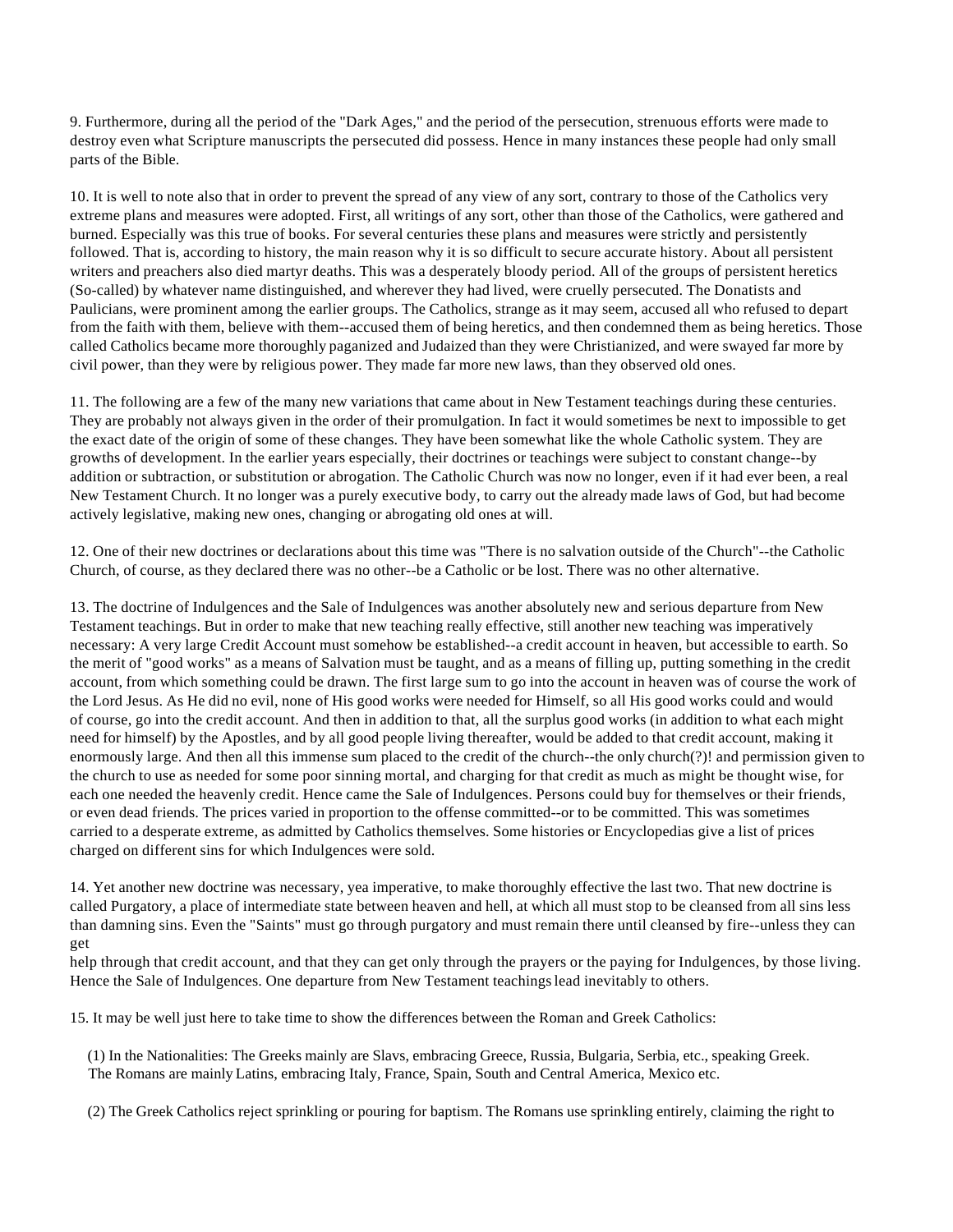change from the original Bible plan of immersion.

 (3) The Greek Catholics continue the practice of Infant Communion. The Romans have abandoned it though once taught it as another means of Salvation.

 (4) The Greeks in administering the Lord's Supper give the wine as well as the bread to the laity. The Romans give the bread only to the laity--the priests drink the wine.

(5) The Greeks have their priests to marry. The Roman priests are forbidden to marry.

 (6) The Greeks reject the doctrine of Papal "Infallibility," the Romans accept and insist upon that doctrine. The above are at least the main points on which they differ, otherwise the Greek and Roman Catholic churches, it seems, would stand together.

16. In our lectures we have just about gotten through with the ninth century. We begin now with the tenth. Please note the chart. Just here where the separation has taken place between the Roman and Greek Catholics. You will soon see as the centuries advance, other new laws and doctrines--and other desperately bitter persecution. (Schaff, Herzogg, En., Vol. 11, page 901.)

### "THE TRAIL OF BLOOD"

17. I again call your attention to those upon whom the hard hand of persecution fell. If fifty million died of persecution during the 1,200 years of what are called the "Dark Ages," as history seems positively to teach--then they died faster than an average of four million every one hundred years. That seems almost beyond the limit of, human conception. As before mentioned, this iron hand, dripping with martyr blood, fell upon Paulicians, Arnoldists, Henricians, Petro Brussians, Albigenses, Waldenses and Ana-Baptists--of course much harder upon some than others. But this horrid part of our story we will pass over hurriedly.

18. There came now another rather long period of Ecumenical Councils, of course not continuously or consecutively. There were all through the years many councils that were not Ecumenical, not "Empire Wide." These Councils were largely legislative bodies for the enactment or amendment of some civil or religious (?) laws, all of which, both the legislation and the laws, were directly contrary to the New Testament. Remember these were the acts of an established church--a church married to a Pagan government. And this church has become far more nearly paganized than the government has become Christianized.

19. When any people discard the New Testament as embracing all necessary laws for a Christian life, whether for the individual Christian or the whole church, that people has launched upon a limitless ocean. Any erroneous law, (and any law added to the Bible is erroneous) will inevitably and soon demand another, and others will demand yet others, without ever an end. That is why Christ gave His churches and to preachers no legislative powers. And again, and more particularly, that is why the New Testament closes with these significant words,

"For I certify unto every man that heareth the words of this book, if any man shall add unto these things, God shall add unto him the plagues that are written in this book. And if any man shall take away from the words of the book of this prophecy, God shall take away his part out of the book of life, and out of the Holy City, and from the things which are written in the book." Rev. 22:18, 19.

NOTE: We insert here this parenthetical clause, as a warning. Let Baptist Churches beware of even disciplinary and other varieties of resolutions, which they sometimes pass in their conferences, which resolutions might be construed as laws or rules of Church government, The New Testament has all necessary laws and rules.

20. The extreme limit of this little book precludes the possibility of saying much concerning these councils or law-making assemblies, but it is necessary to say some things.

21. The first of these Lateran or Western Councils, those called by the popes, was called by Calixtus II, A.D. 1123. There were present about 300 bishops. At this meeting it was decreed that Roman priests were never to marry. This was called the Celibacy of the priests. We of course do not attempt to give all things done at these meetings.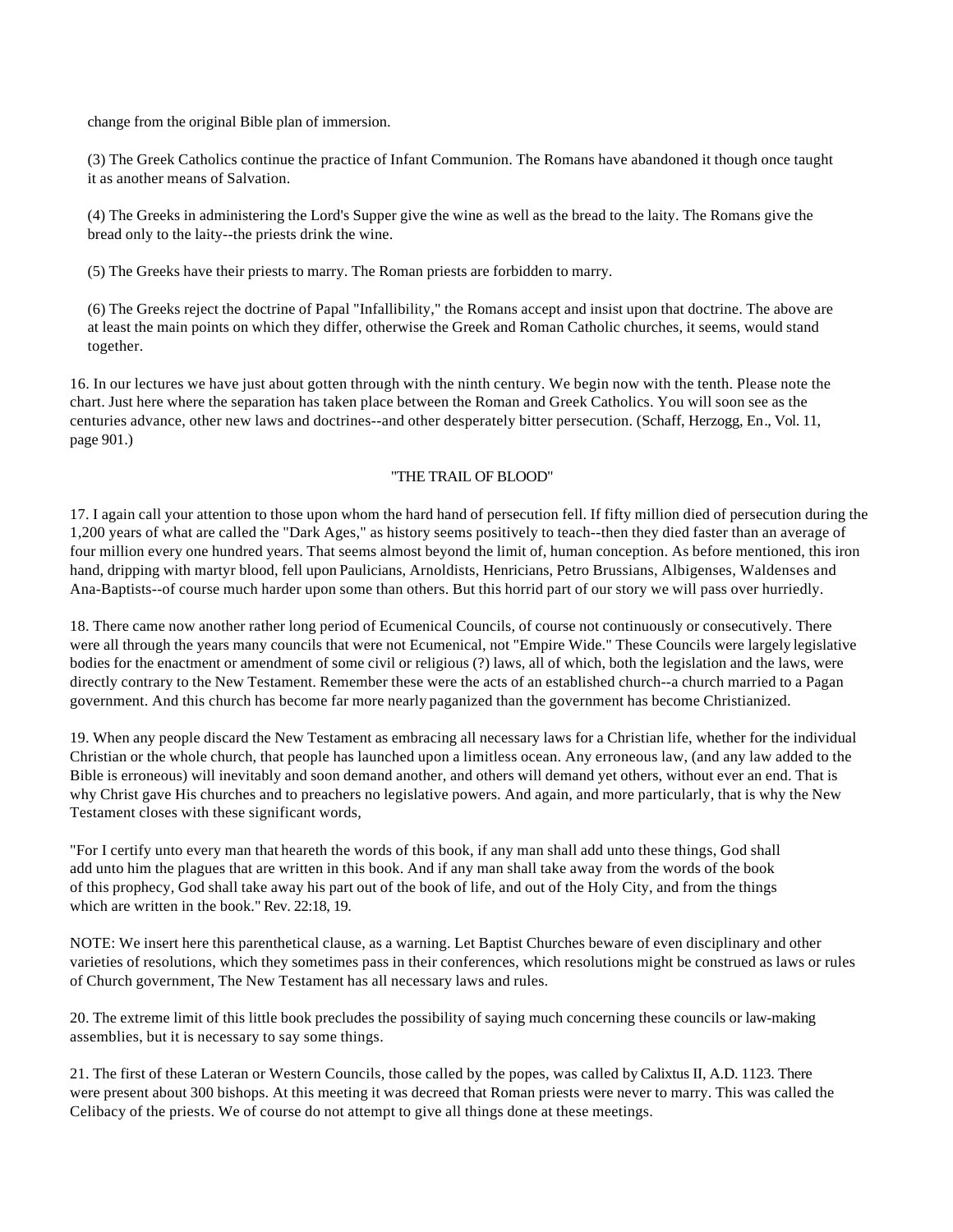22. Years later, 1139 A.D., Pope Innocent II, called another of these Councils especially to condemn two groups of very devout Christians, known as Petro-Brussians and Arnoldists.

23. Alexander III called yet another, A.D. 1179, just forty years after the last. In that was condemned what they called the "Errors and Impieties" of the Waldenses and Albigenses.

24. Just 36 years after this last one, another was called by Pope Innocent III. This was held A.D. 1215, and seems to have been the most largely attended of possibly any of these great councils. According to the historical account of this meeting, "there were present 412 bishops, 800 Abbots and priors, Ambassadors from the Byzantine court, and a great number of Princes and Nobles." From the very make-up of this assembly you may know that spiritual matters were at least not alone to be considered.

At that time was promulgated the new doctrine of "Transubstantiation," the intended turning of the bread and wine of the Lord's

#### THIRD LECTURE--1400-1600

1. These three centuries, fifteenth, sixteenth, and seventeenth, are among the most eventful in all the world's history, and especially is this true in Christian history. There was almost a continual revolution inside the Catholic Church--both Roman and Greek--seeking a Reformation. This awakening of long dormant Conscience and the desire for a genuine reformation really began in the thirteenth century or possibly even a little earlier than that. History certainly seems to indicate it.

2. Let's go back just a little. The Catholic Church by its many departures from New Testament teachings, its many strange and cruel laws, and its desperately low state of morals, and its hands and clothes reeking with the blood of millions of martyrs, has become obnoxious and plainly repulsive to many of its adherents, who are far better than their own system and laws and doctrines and practices. Several of its bravest and best and most spiritual priests and other leaders, one by one, sought most earnestly to reform many of its most objectionable laws and doctrines and get back, at least nearer, to the plain teachings of the New Testament. We give some striking examples. Note, not only how far apart and where the reformatory fires began, but note also the leaders in the reformation. The leaders were, or had been, all Catholic priests or officials of some kind. There was, even yet, a little of good in the much evil. However, at this time there was probably not one solitary unmarred doctrine of the New Testament retained in its original purity--but now note some of the reformers and where they labored.

3. It is well to note, however, that for many centuries prior to this great reformation period, there were a number of noted characters, who rebelled against the awful extremes of the Catholic--and earnestly sought to remain loyal to the Bible--but their bloody trail was about all that was left of them. We come now to study for awhile this most noted period--the "Reformation."

4. From 1320 to 1384 there lived a man in England who attracted world-wide attention. His name was John Wycliff. He was the first of the brave fellows who had the courage to attempt a real reformation inside the Catholic Church. He is many times referred to in history as "The Morning Star of the Reformation." He lived an earnest and effective life. It would really require several volumes to contain anything like an adequate history of John Wycliff. He was hated, fearfully hated, by the leaders of the Catholic hierarchy. His life was persistently sought. He finally died of paralysis. But years later, so great was Catholic hatred, his bones were dug and burned, and his ashes scattered upon the waters.

5. Following tolerably close on the heels of Wycliff came John Huss, 1373-1415, a distinguished son from far away Bohemia. His soul had felt and responded to the brilliant light of England's "Morning Star." His was a brave and eventful life, but painfully and sadly short. Instead of awakening a responsive chord among his Catholic people in favor of a real reformation, he aroused a fear and hatred and opposition which resulted in his being burned at the stake--a martyr among his own people. And yet he was seeking their own good. He loved his Lord and he loved his people. However, he was only one of many millions who had thus to die.

6. Next to John Huss of Bohemia, came a wonderful son of Italy, the marvelously eloquent Savonarola, 1452-1498. Huss was burned in 1415, Savonarola was born 37 years later. He, like Huss, though a devout Catholic, found the leaders of his people--the people of Italy--like those of Bohemia, against all reformation. But he, by his mighty eloquence, succeeded in awakening some conscience and securing a considerable following. But a real reformation in the Hierarchy meant absolute ruin to the higher-ups in that organization. So Savonarola, as well as Huss, must die. HE TOO WAS BURNED AT THE STAKE.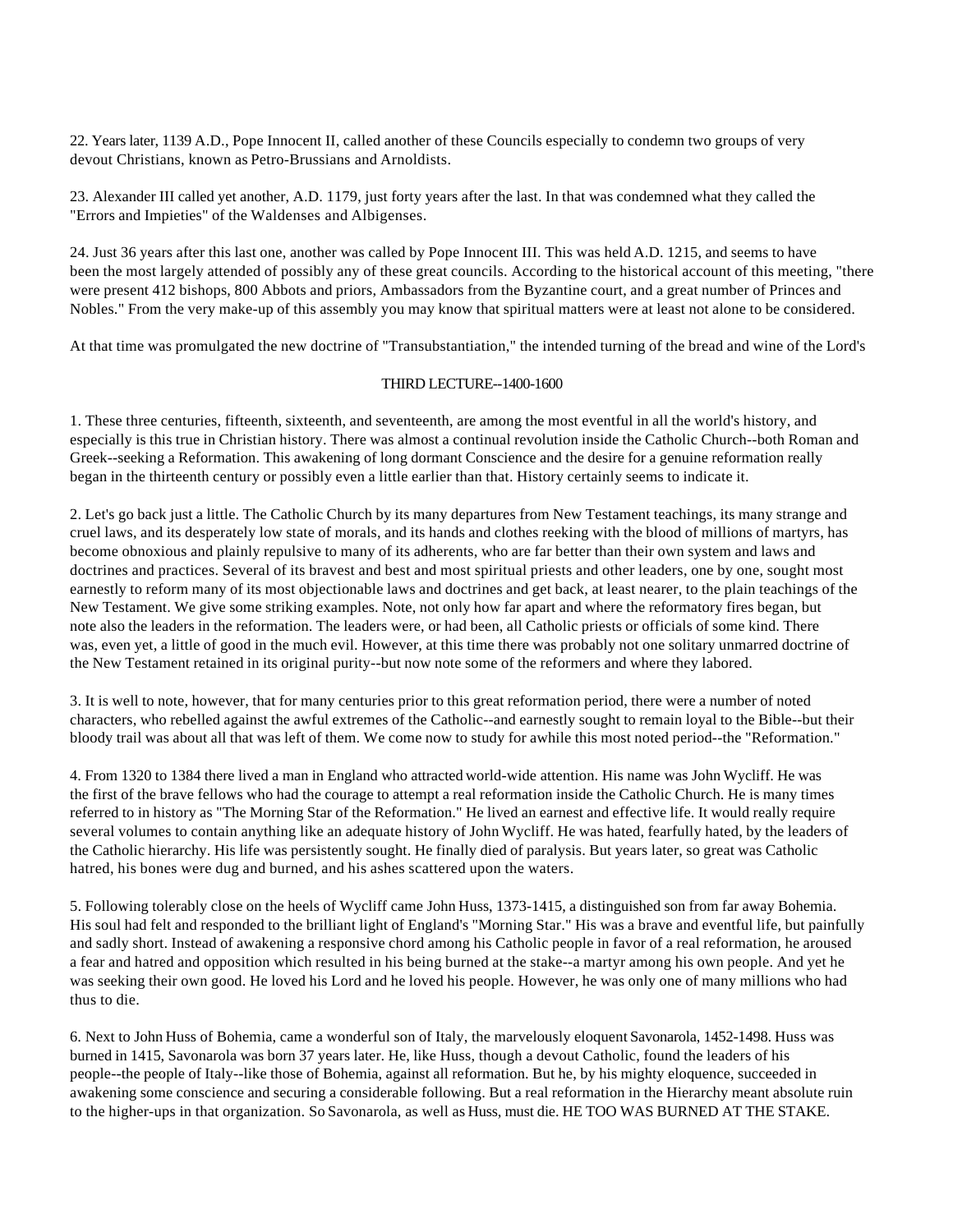Of all the eloquent men of that great period, Savonarola possibly stood head and shoulders above all others. But he was contending against a mighty organization and their existence demanded that they fight the reformation, so Savonarola must die.

7. Of course, in giving the names of the reformers of this period, many names are necessarily to be left out. Only those most frequently referred to in history are mentioned here. Following Italy's golden tongued orator came a man from Switzerland. Zwingle was born before Savonarola died. He lived from 1484 to 1531. The spirit of reformation was beginning now to fill the whole land. Its fires are now breaking out faster and spreading more rapidly and becoming most difficult to control. This one kindled by Zwingle was not yet more than partially smothered before another, more serious than all the rest, had broken out in Germany. Zwingle died in battle.

8. Martin Luther, probably the most noted of all the fifteenth and sixteenth century reformers, lived 1483 to 1546, and as can be seen by the dates, was very nearly an exact contemporary of Zwingle. He was born one year earlier and lived fifteen years later. Far more, probably, than history definitely states, his great predecessors have in great measure made easier his hard way before him. Furthermore, he learned from their hard experience, and then later, and most thoroughly from his own, that a genuine reformation inside the Catholic Church would be an utter impossibility. Too many reform measures would be needed. One would demand another and others demand yet others, and so on and on.

9. So Martin Luther, after many hard fought battles with the leaders of Catholicism, and aided by Melancthon and other prominent Germans, became the founder in 1530, or, about then, of an entirely new Christian organization, now known as the Lutheran Church, which very soon became the Church of Germany. This was the first of the new organizations to come directly out of Rome and renounce all allegiance to the Catholic Mother Church (as she is called) and to continue to live thereafter.

10. Skipping now for a little while, the Church of England, which comes next to the Lutheran in its beginnings, we will follow for a little while the Reformation on the Continent. From 1509 to 1564, there lived another of the greatest of the reformers. This was John Calvin, a Frenchman, but seeming at the time to be living in Switzerland. He was really a mighty man. He was a contemporary of Martin Luther for 30 years, and was 22 years old when Zwingle died. Calvin is the accredited founder of the Presbyterian church. Some of the historians, however, give that credit to Zwingle, but the strongest evidence seems to favor Calvin. Unquestionably the work of Zwingle, as well as that of Luther, made much easier the work of Calvin. So in 1541, just eleven years (that seems to be the year), after the founding by Luther of the Lutheran Church, the Presbyterian Church came into existence. It too, as in the case of the Lutherans, was led by a reformed Catholic priest or at least official. These six--Wycliff, Huss, Savonarola, Zwingle, Luther and Calvin, great leaders in their great battles for reformation, struck Catholicism a staggering blow.

11. In 1560, nineteen years after Calvin's first organization in Geneva, Switzerland, John Knox, a disciple of Calvin, established the first Presbyterian Church in Scotland, and just thirty-two years later, 1592, the Presbyterian became the State Church of Scotland.

12. During all these hard struggles for Reformation, continuous and valuable aid was given to the reformers, by many Ana-Baptists, or whatever other name they bore. Hoping for some relief from their own bitter lot, they came out of their hiding places and fought bravely with the reformers, but they were doomed to fearful disappointment. They were from now on to have two additional persecuting enemies. Both the Lutheran and Presbyterian Churches brought out of their Catholic Mother many of her evils, among them her idea of a State Church. They both soon became Established Churches. Both were soon in the persecuting business, falling little, if any, short of their Catholic Mother.

## "THE TRAIL OF BLOOD"

Sad and awful was the fate of these long-suffering Ana-Baptists. The world now offered no sure place for hiding. Four hard persecutors were now hot on their trail. Surely theirs was a "Trail of Blood."

13. During the same period, really earlier by several years than the Presbyterians, arose yet another new denomination, not on the continent, but in England. However, this came about not so much by way of reformation (though that evidently made it easier) as by way of a real split or division in the Catholic ranks. More like the division in 869, when Eastern Catholics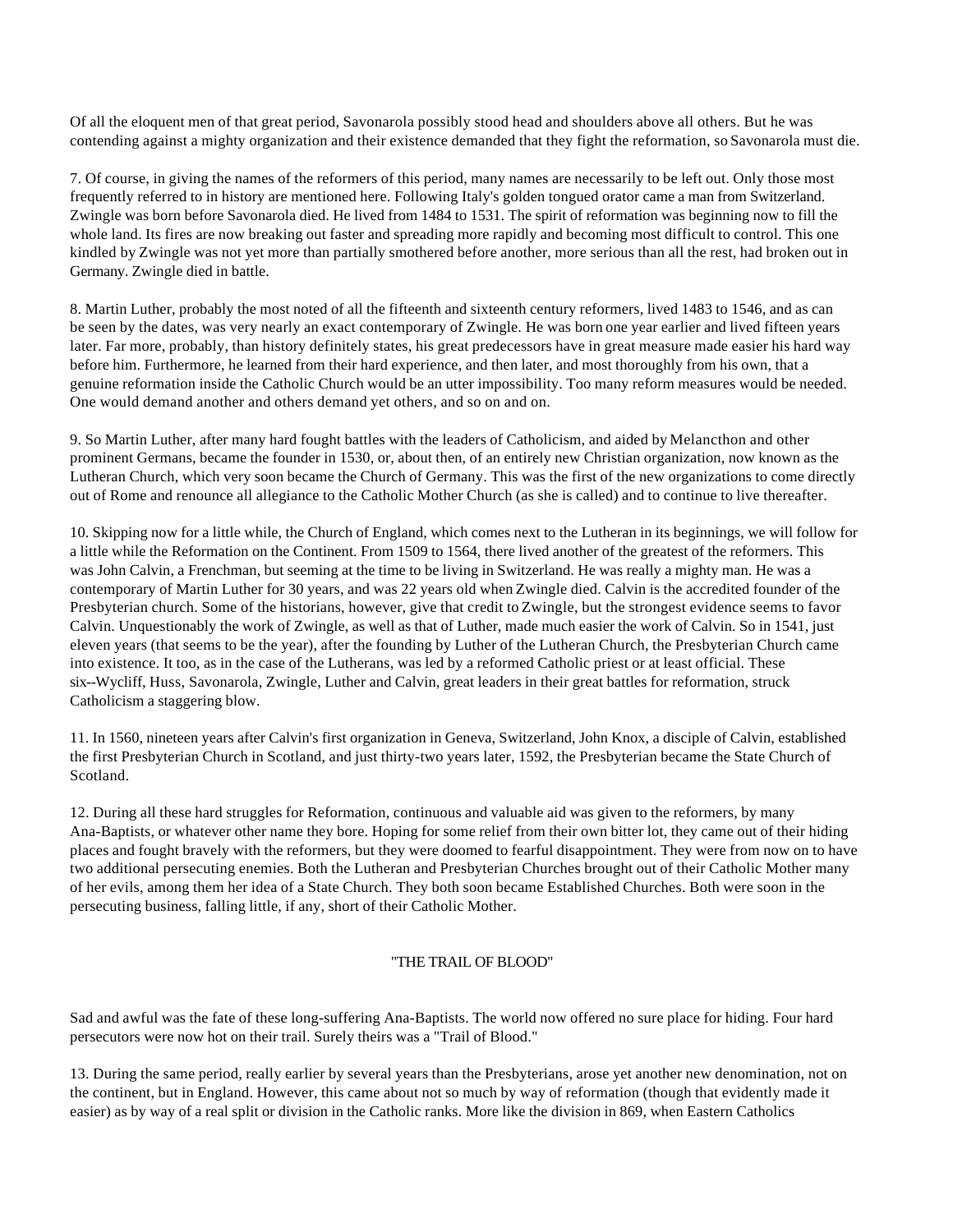separated from the Western, and became from that time on, known in history as the Greek and Roman Catholic Churches. This new division came about somewhat in this wise:

England's king, Henry VIII, had married Catherine of Spain, but unfortunately, after some time his somewhat troublesome heart had fallen in love with Anne Boleyn. So he wanted to divorce Catherine and marry Annie. Getting a divorce back then was no easy matter. Only the Pope could grant it, and he in this case, for special reasons, declined to grant it. Henry was in great distress. Being king, he felt he ought to be entitled to follow his own will in the matter. His Prime Minister (at that time Thomas Cromwell) rather made sport of the King. Why do you submit to papal authority on such matters? Henry followed his suggestion, threw off papal authority and made himself head of the Church of England. Thus began the new Church of England. This was consummated in 1534 or 1535. At that time there was no change in doctrine, simply a renunciation of the authority of the Pope. Henry at heart really never became a Protestant. He died in the Catholic faith.

14. But this split did ultimately result in some very considerable change, or reformation, While a reformation within the Catholic Church and under papal authority, as in the case of Luther and others, was impossible, it became possible after the division. Cranmer, Latimer, Ridley and others led in some marked changes. However, they and many others paid a bloody price for the changes when a few years later, Mary, "Bloody Mary," a daughter of the divorced Catherine, came to the English throne, and carried the new Church back under the papal power. This fearful and terrific reaction ended with the strenuous and bloody five-year reign of Mary. While the heads were going under the bloody axe of Mary, hers went with them. The people had gotten, however, a partial taste of freedom so when Elizabeth, the daughter of Anne Boleyn (for whom Catherine was divorced), became Queen, the Church of England again overthrew papal power and was again re-established.

15. Thus, before the close of the Sixteenth Century, there were five established Churches--churches backed up by civil governments--the Roman and Greek Catholics counted as two; then the Church of England; then the Lutheran, or Church of Germany; then the Church of Scotland, now known as the Presbyterian. All of them were bitter in their hatred and persecution of the people called Ana-Baptists, Waldenses and all other non-established churches, churches which never in any way had been connected with the Catholics. Their great help in the struggle for reformation had been forgotten, or was now wholly ignored. Many more thousands, including both women and children were constantly perishing every day in the yet unending persecutions. The great hope awakened and inspired by the reformation had proven to be a bloody delusion. Remnants now find an uncertain refuge in the friendly Alps and other hiding places over the world.

16. These three new organizations, separating from, or coming out of the Catholics, retained many of their most hurtful errors, some of which are as follows:

- (1) Preacher-church government (differing in form).
- (2) Church Establishment (Church and State combination).
- (3) Infant BAPTISM
- (4) Sprinkling or Pouring for Baptism.
- (5) Baptismal Regeneration (some at least, and others, if many of their historians are to be accredited).
- (6) Persecuting others (at least for centuries).

17. In the beginning all these established Churches persecuted one another as well as every one else, but at a council held at Augsburg in 1555, a treaty of peace, known as the "Peace of Augsburg" was signed between the "Catholics" on the one hand, and the "Lutherans" on the other, agreeing not to persecute each other. You let us alone, and we will let you alone. For Catholics to fight Lutherans meant war with Germany, and for Lutherans to fight or persecute Catholics meant war with all the countries where Catholicism predominated

## "THE TRAIL OF BLOOD"

18. But persecutions did not then cease. The hated Ana-Baptists (called Baptists today), in spite of all prior persecutions, and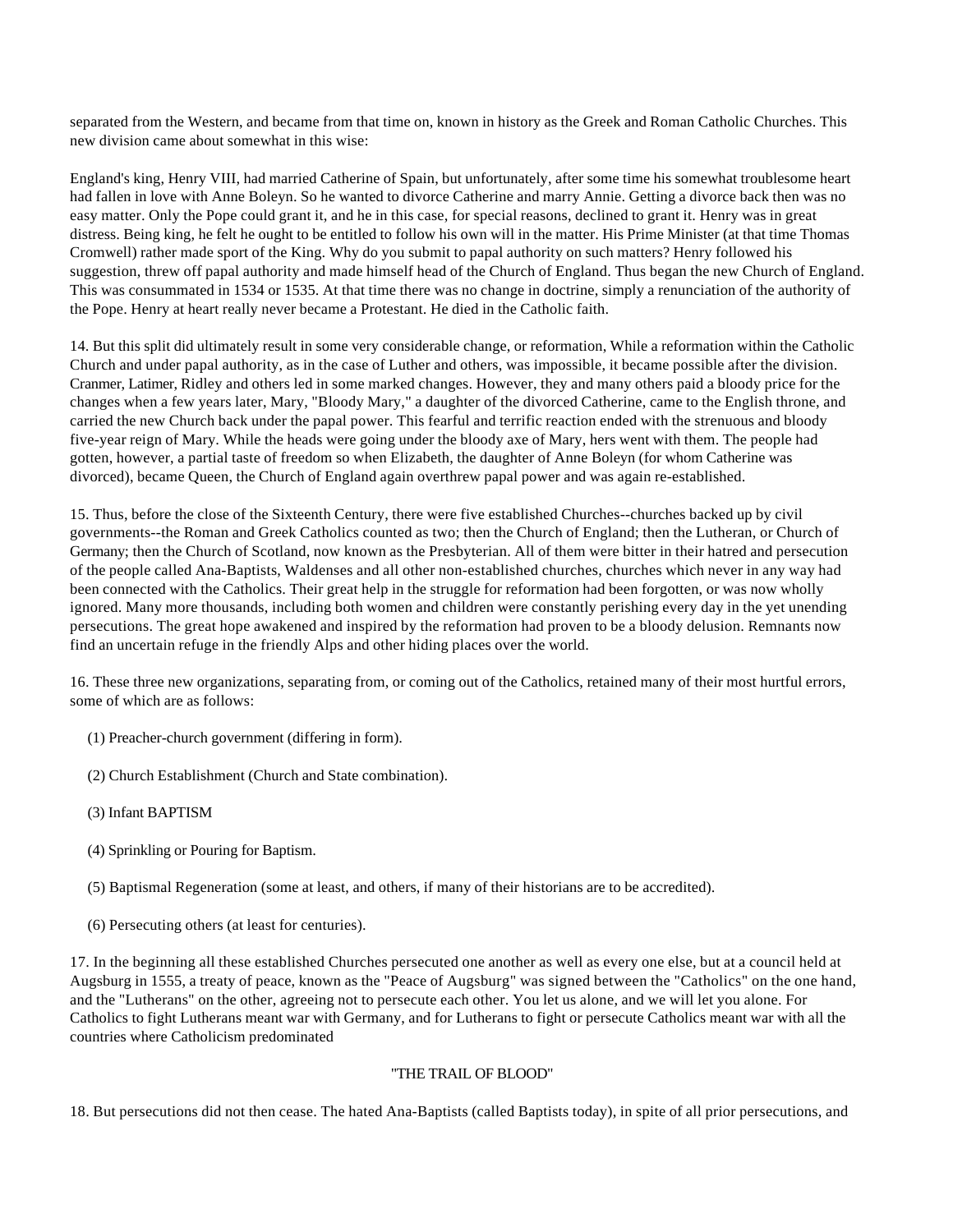in spite of the awful fact that fifty million had already died martyr deaths, still existed in great numbers. It was during this period that along one single European highway, thirty miles distance, stakes were set up every few feet along this highway, the tops of the stakes sharpened, and on the top of each stake was placed a gory head of a martyred Ana-Baptist. Human imagination can hardly picture a scene so awful! And yet a thing perpetrated, according to reliable history, by a people calling themselves devout followers of the meek and lowly Jesus Christ.

19. Let it be remembered that the Catholics do not regard the Bible as the sole rule and guide of faith and life. The claim that it is indeed unerring, but that there are two other things just as much so, the "Writings of the Fathers" and the decrees of the Church (Catholic Church) or the declarations of the Infallible Pope.

Hence, there could never be a satisfactory debate between Catholic and Protestant or between Catholic and Baptist, as there could never possibly be a basis of final agreement. The Bible alone can never settle anything so far as the Catholics are concerned.

20. Take as an example the question of "Baptism" and the final authority for the act and for the mode. They claim that the Bible unquestionably teaches Baptism and that it teaches immersion as the only mode. But they claim at the same time that their unerring Church had the perfect right to change the mode from immersion to sprinkling but that no others have the right or authority, none but the infallible papal authority.

21. You will note of course, and possibly be surprised at it, that I am doing in these lectures very little quoting. I am earnestly trying to do a very hard thing, give to the people the main substance of two thousand years of religious history in six hours of time.

22. It is well just here to call attention to facts concerning the Bible during these awful centuries. Remember the Bible was not then in print and there was no paper upon which to have printed even if printing had been invented. Neither was there any paper upon which to write it. Parchment, dressed goat of sheep skins, or papyrus (some kind of wood pulp), this was the stuff used upon which to write. So a book as big as the Bible, all written by hand and with a stylus of some sort, not a pen like we use today, was an enormous thing, probably larger than one man could carry. There were never more than about thirty complete Bibles in all the world. Many parts or books of the Bible like Matthew, Mark, Luke, John, or Acts, or some one of the Epistles, or Revelation or some one book of the Old Testament. One of the most outstanding miracles in the whole world's history--according to my way of thinking--is the nearness with which God's people have thought and believed together on the main and vital points of Christianity. Of course God is the only solution. It is now a most glorious fact that we can all and each, now have a full copy of the whole Bible and each in our own native tongue.

23. It is well also for us all to do some serious and special thinking on another vital fact concerning the Bible. It has already been briefly mentioned in the lecture preceding this, but is so very vital that it will probably be wise to refer to it again. It was the action taken by the Catholics at the Council of Toulouse, held in 1229 A. D., when they decided to withhold the Bible, the Word of God from the vast majority of all their own people, the "Laymen." I am simply stating here just what they stated in their great Council. But lately in private a Catholic said to me, "Our purpose in that is to prevent their private interpretation of it." Isn't it marvelous that God should write a book for the people and then should be unwilling for the people to read it. And yet according to that book the people are to stand or fall in the day of judgment on the teachings of that book. No wonder the declaration in the book--"Search the Scriptures (the book) for in them ye think ye have eternal life. And they are they which testify of me." Fearful the responsibility assumed by the Catholics!

## The Trail of Blood

## FOURTH LECTURE--17th, 18th, 19th Centuries

1. This lecture begins with the beginning of the Seventeenth Century (A.D. 1601). We have passed very hurriedly over much important Christian history, but necessity his compelled this.

2. This three-century period begins with the rise of an entirely new denomination. It is right to state that some historians give the date of the beginning of the Congregational Church (at first called "Independents") as 1602. However, Schaff-Herzogg, in their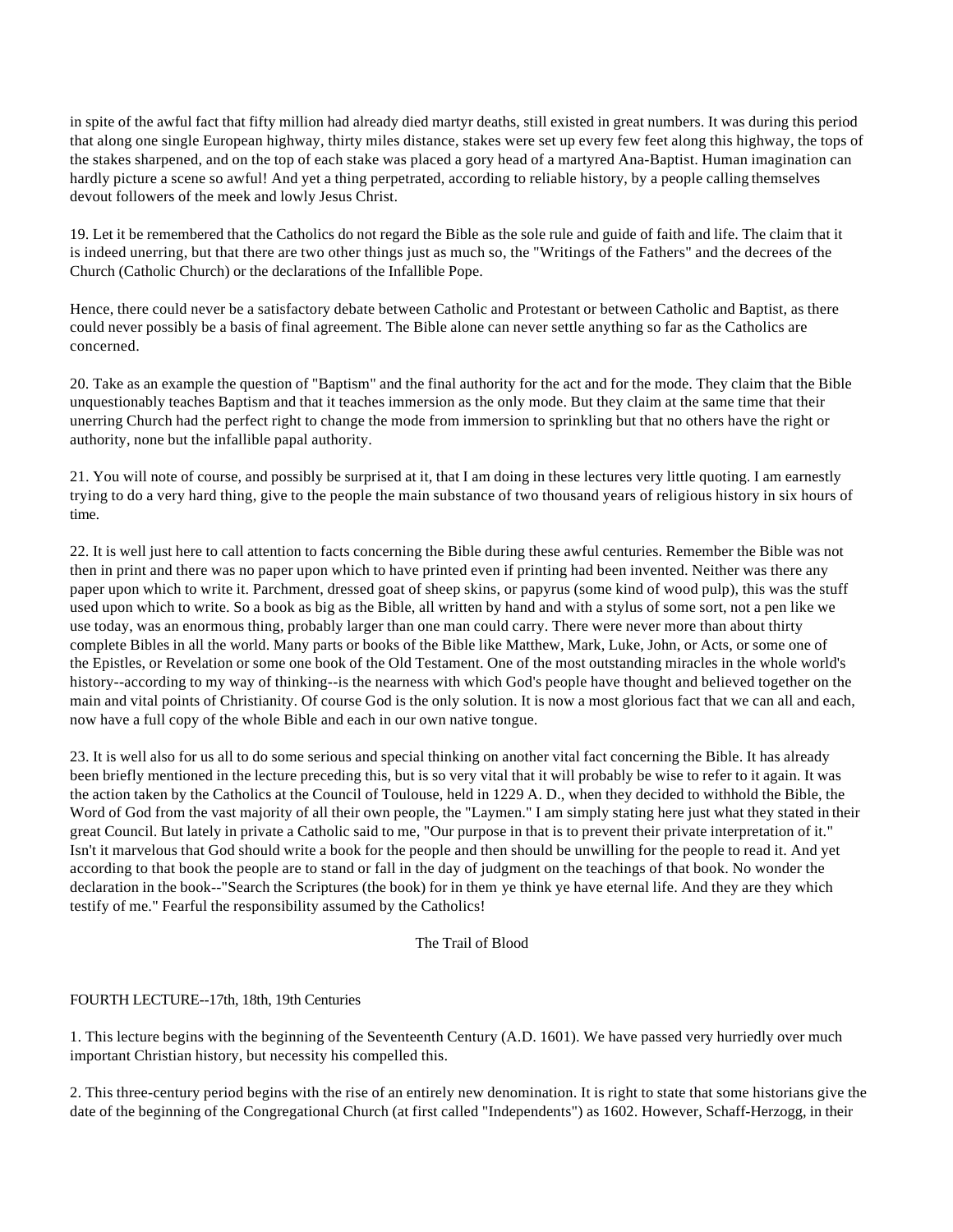Encyclopedia, place its beginning far back in the sixteenth century, making it coeval with the Lutheran and Presbyterian. In the great reformation wave many who went out of the Catholic Church were not satisfied with the extent of the reformation led by Luther and Calvin. They decided to repudiate also the preacher rule and government idea of the churches and return to the New Testament democratic idea as had been held through the fifteen preceding centuries by those who had refused to enter Constantine's hierarchy.

3. The determined contention of this new organization for this particular reform brought down upon its head bitter persecution from Catholic, Lutheran, Presbyterian and Church of England adherents--all the established churches. However, it retained many other of the Catholic made errors, such for instance as infant baptism, pouring or sprinkling for baptism, and later adopted and practiced to an extreme degree the church and state idea. And, after refugeeing to America, themselves, became very bitter persecutors.

4. The name "Independents" or as now called "Congregationalists," is derived from their mode of church government. Some of the distinguishing principles of the English Congregationalists as given in Schaff-Herzogg Encyclopedia are as follows:

(1) That Jesus Christ is the only head of the church and that the Word of God is its only statue book.

 (2) That visible churches are distinct assemblies of Godly men gathered out of the world for purely religious purposes, and not to be confounded with the world.

(3) That these separate churches have full power to choose their own officers and to maintain discipline.

 (4) That in respect to their internal management they are each independent of all other churches and equally independent of state control.

5. How markedly different these principles are from Catholicism, or even Lutheranism, or Presbyterianism or the Episcopacy of the Church of England. How markedly similar to the Baptists of today, and of all past ages, and to the original teachings of Christ and His apostles.

6. In 1611, the King James English Version of the Bible appeared. Never was the Bible extensively given to the people before. From the beginning of the general dissemination of the Word of God began the rapid decline of the Papal power, and the first beginnings for at least many centuries, of the idea of "religious liberty."

7. In 1648 came the "Peace of Westphalia." Among other things which resulted from that peace pact was the triple agreement between the great denominations--Catholic, Lutheran and Presbyterian, no longer to persecute one another. Persecutions among these denominations meant war with governments backing them. However, all other Christians, especially the Ana-Baptists, were to continue to receive from them the same former harsh treatment, persistent persecution.

8. During all the seventeenth century, persecutions for Waldenses, Ana-Baptists, and Baptists (in some places the "Ana" was now being left off) continued to be desperately severe; in England by the Church of England, as John Bunyan and many others could testify; in Germany by the Lutherans; in Scotland by the Church of Scotland (Presbyterian); in Italy, in France, and in every other place where the papacy was in power, by the Catholics. There is now no peace anywhere for those who are not in agreement with the state churches, or some one of them.

9. It is a significant fact well established in credible history that even as far back as the fourth century those refusing to go into the Hierarchy, and refusing to accept the baptism or those baptized in infancy, and refusing to accept the doctrine of "Baptismal Regeneration" and demanding rebaptism for all those who came to them from the Hierarchy, were called "Ana-Baptists." No matter what other names they then bore, they were always referred to as "Ana-Baptists." Near the beginning of the sixteenth century, the "Ana" was dropped, and the name shortened to simply "Baptist," and gradually all other names were dropped. Evidently, if Bunyan had lived in an earlier period his followers would have been called "Bunyanites" or "Ana-Baptists." Probably they would have been called by both names as were others preceding him.

10. The name "Baptist" is a "nickname," and was given to them by their enemies (unless the name can be rightfully attributed to them as having been given to them by the Savior Himself, when He referred to John as "The Baptist"). To this day, the name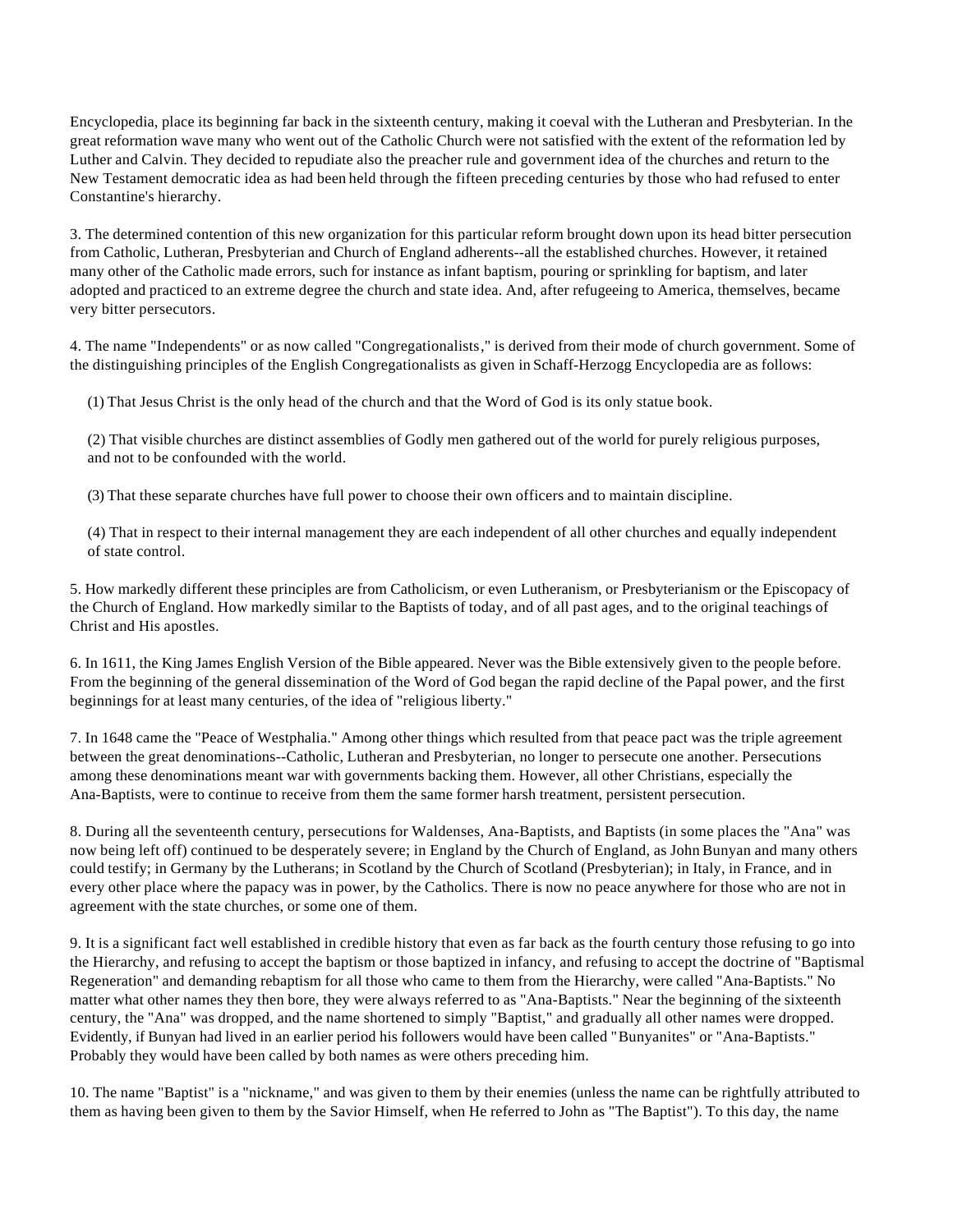has never been officially adopted by any group of Baptists. The name, however, has become fixed and is willingly accepted and proudly borne. It snugly fits. It was the distinguishing name of the forerunner of Christ, the first to teach the doctrine to which the Baptists now hold.

11. I quote a very significant statement from the Schaff- Herzogg Encyclopedia, under "History of Baptists in Europe," Vol. 1, page 210, "The Baptists appeared first in Switzerland about 1523, where they were persecuted by Zwingle and the Romanists. They are found in the following years, 1525-1530, with large churches fully organized, in Southern Germany, Tyrol and in middle Germany. In all these places persecutions made their lives bitter."

(Note--that all this is prior to the founding of the Protestant churches--Lutheran, Episcopal, or Presbyterian.)

We continue the quotation--

"Moravia promised a home of greater freedom, and thither many Baptists migrated, only to find their hopes deceived. After 1534 they were numerous in Northern Germany, Holland, Belgium, and the Walloon provinces. They increased even during Alva's rule, in the low countries, and developed a wonderful missionary zeal." (Note--"Missionary Zeal." And yet some folks say that the "Hardshells" are primitive Baptists.)

Where did these Baptists come from? They did not come out of the Catholics during the Reformation. They had large churches prior to the Reformation.

12. As a matter of considerable interest, note the religious changes in England as the centuries have gone by:

The Gospel was carried to England by the Apostles and it remained Apostolic in its religion until after the organization of the Hierarchy in the beginning of the fourth century, and really for more than another century after that. It then came under the power of the Hierarchy which was rapidly developing into the Catholic Church. It then remained Catholic--that was the state religion, until the split in 1534-1535, during the reign of Henry VIII. It was then called the Church of England. Eighteen years later, 1553-1558, during the reign of Queen Mary ("Bloody Mary") England was carried back to the Catholics, and a bloody five-years period was this. Then Elizabeth, a half-sister of Mary, the daughter of Anna Boleyn, came to the throne, 1558. The Catholics were again overthrown, and again the Church of England came into power. And thus things remained for almost another century, when the Presbyterian Church came for a short while into the ascendancy, and seemed for a while as if it might become the State Church of England as well as that of Scotland. However, following the time of Oliver Cromwell, the Church of England came back to her own and has remained the established church of England ever since.

13. Note the gradual softening down of religious matters in England from the hard and bitter persecutions of the established church for more than a century.

 (1) The first toleration act came in 1688, one hundred and fifty-four years after the beginning of this church. This act permitted the worship of all denominations in England except two--the Catholics and the Unitarians.

 (2) The second toleration act came in 1778, eighty-nine years still later. This act included in the toleration the Catholics, but still excluded the Unitarians.

(3) The third toleration act came in 1813, thirty-five years later. This included the Unitarians.

 (4) In 1828-1829 came what is known as the "Test Act" which gave the "dissenters" (the religionists not in accord with the "Church of England") access to public office and even to Parliament.

 (5) In 1836-37 and 1844 came the "Registration" and "Marriage" acts. These two acts made legal baptisms and marriages performed by "dissenters."

 (6) The "Reform Bill" came in 1854. This bill opened the doors of Oxford and Cambridge Universities to dissenting students. Up to this time no child of a "dissenter" could enter one of these great institutions.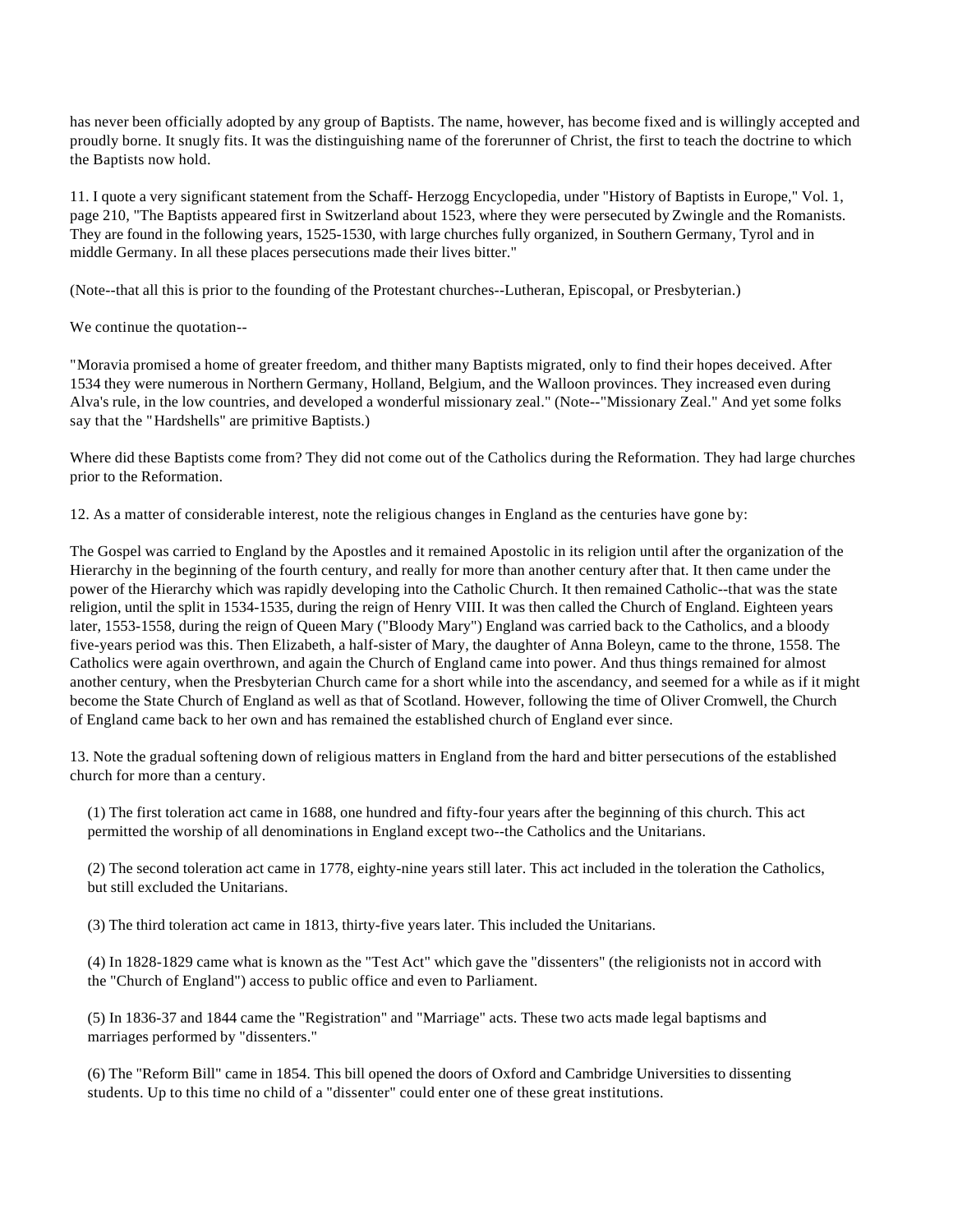14. Thus has been the march of progress in England toward "Religious Liberty." But it is probably correct to state that real religious liberty can never come into any country where there is and is to remain an established church. At best, it can only be toleration, which is certainly a long way from real religious liberty. As long as one denomination among several in any country is supported by the government to the exclusion of all others this favoritism and support of one, precludes the possibility of absolute religious liberty and equality.

15. Very near the beginning of the eighteenth century there were born in England three boys who were destined to leave upon the world a deep and unfading impression. These boys were John and Charles Wesley, and George Whitfield.

John and Charles Wesley were born at Epworth (and here comes a suggestion for the name Epworth League), the former June 28, 1703, and the latter March 29, 1708. George Whitfield was born in Gloucester, December 27, 1714. The story of the lives of these boys cannot be told here, but they are well worth being told, and then retold. These three boys became the fathers and founders of Methodism. They were all three members of the Church of England, and all studying for the ministry; and yet at that time, not one of them converted (which at that time was not unusual among the English clergy. Remember, however, that in those days, the parent frequently, if not usually, decided on the profession or line of the life to be followed by the boy). But these boys were afterwards converted, and genuinely and wonderfully converted.

16. These men seemed to have no desire to be the founders of a new denomination. But they did seem to greatly desire and earnestly strive for a revival of pure religion and a genuine spiritual reformation in the Church of England. This they tried in both England and America. The doors of their own churches were soon closed against them. Their services were frequently held out in the open, or in some private house, or, as especially in the case of Whitfield, in the meeting houses of other denominations. Whitfield's great eloquence attracted markedly great attention everywhere he went.

17. The definite date of the founding of the Methodist Church is hard to be determined. Unquestionably Methodism is older than the Methodist Church. The three young men were called Methodists before they left college. Their first organizations were called "Societies." Their first annual conference in England was held in 1744. The Methodist Episcopal Church was officially and definitely organized in America, in Baltimore in 1784. Their growth has really been marvelous. But, when they came out of the Church of England, or the Episcopal Church, they brought with them a number of the errors of the mother and grandmother churches. For instance, as the Episcopacy, or preacher-church government. On this point they have had many internal wars and divisions, and seem destined to have yet others. Infant Baptism and sprinkling for baptism, etc., but there is one great thing which they have, which they did not bring out with them, a genuine case of spiritual religion.

18. September 12, 1788, there was born in Antrium, Ireland, a child, who was destined in the years to come, to create quite a religious stir in some parts of the world, and to become the founder of a new religious denomination. That child was Alexander Campbell. His father was a Presbyterian minister. The father, Thomas Campbell, came to America in 1807. Alexander, his son, who was then in college, came later. Because of changed views, they left the Presbyterians and organized an independent body, which they called "The Christian Association," known as "The Brush Run Church." In 1811, they adopted immersion as baptism and succeeded in persuading a Baptist preacher to baptize them, but with the distinct understanding that they were not to unite with the Baptist Church. The father, mother, and Alexander were all baptized. In 1813 their independent church united with the Red Stone Baptist Association. Ten years later, because of controversy, they left that association and joined another.

## FIFTH LECTURE --RELIGION IN THE UNITED STATES

1. Through the Spanish and others of the Latin races, the Catholics as religionists, came to be the first representatives of the Christian religion in South and Central America. But in North America, except Mexico, they have never strongly predominated. In the territory of what is now the United States except in those sections which were once parts of Mexico they have never been strong enough, even during the Colonial period to have their religious views established by law.

2. Beginning with the Colonial period, in the early part of the seventeenth century, the first settlements were established in Virginia, and a little later in that territory now known as the New England States. Religious, or more properly speaking--irreligious persecutions, in England, and on the continent, were, at least, among the prime causes which led to the first settlement of the first United States Colonies. In some of the groups of immigrants which first came, not including the Jamestown group (1607) and those known as the "Pilgrims" (1620), were two groups, one, at least, called "Puritans"--these were "Congregationalists." Governor Endicott was in control of their colony. The other group were Presbyterians. Among these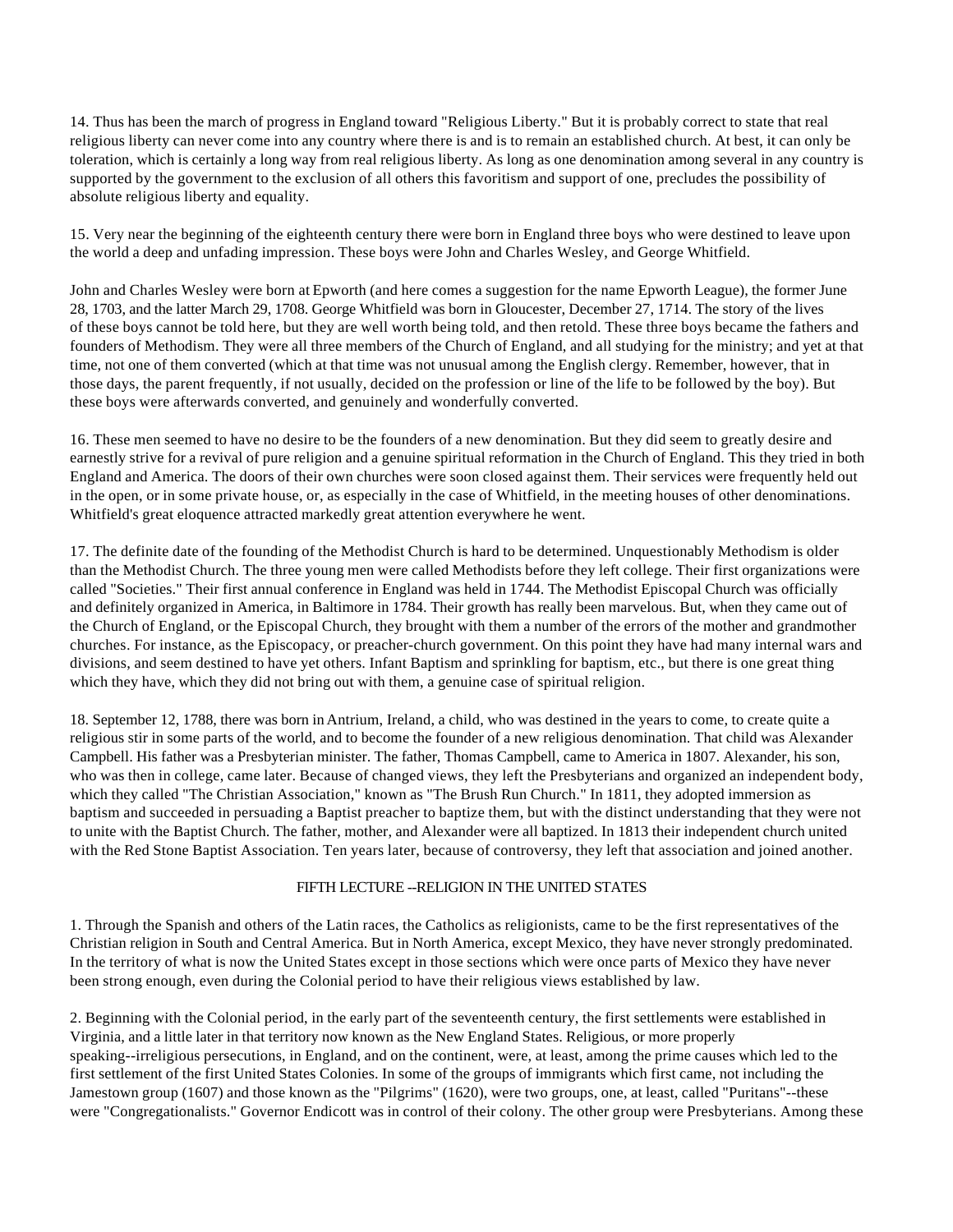two groups, however, were a number of Christians with other views than theirs, also seeking relief from persecution

## "THE TRAIL OF BLOOD IN AMERICA"

3. These refugeeing Congregationalists and Presbyterians established different Colonies and immediately within their respective territories established by law their own peculiar religious views. In other words, "Congregationalism" and "Presbyterianism" were made the legal religious views of their colonies. This to the absolute exclusion of all other religious views. Themselves fleeing the mother country, with the bloody marks of persecution still upon them and seeking a home of freedom and liberty for themselves, immediately upon being established in their own colonies, in the new land and having the authority, they deny religious liberty to others, and practice upon them the same cruel methods of persecution. Especially did they, so treat the Baptists.

4. The Southern colonies in Virginia, North and South Carolina were settled mainly by the adherents of the Church of England. The peculiar views of the Church were made the established religion of these colonies. Thus in the new land of America, where many other Congregationalists, Presbyterians and Episcopalians have come seeking the privilege of worshipping God according to the dictates of their own consciences, there were soon set up three established churches. No religious liberty for any except for those who held governmental authority. The Children of Rome are following in the bloody footsteps of their mother. Their own reformation is yet far from complete.

5. With the immigrants to America came many scattering Baptists (by some still called "Ana-Baptists"). There were probably some in every American-bound vessel. They came, however, in comparatively small groups, never in large colonies. They would not have been permitted to come in that way. But they kept coming. Before the colonies are thoroughly established the Baptists are numerous and almost everywhere. But they soon began to feel the heavy hands of the three State churches. For the terrible offenses of "preaching the Gospel" and "refusing to have their children baptized," "opposing infant baptism," and other like conscientious acts on their part, they were arrested, imprisoned, fined, whipped, banished, and their property confiscated, etc. All that here in America. From many sources, I give but a few illustrations.

6. Before the Massachusetts Bay Colony is twenty years old, with the Congregational as the State Church, they passed laws against the Baptists and others. The following is a sample of the laws:

"It is ordered and agreed, that if any person or persons, within this jurisdiction, shall either openly condemn or oppose the baptizing of infants, or go about secretly to seduce others from the approbation or use thereof, or shall purposely depart the congregation at the ministration of the ordinance . . . after due time and means of conviction--every such person or persons shall be sentenced to banishment." This law was enacted especially against the Baptists.

7. By the Authorities in this colony, Roger Williams and others were banished. Banishment in America in those days was something desperately serious. It meant to go and live among the Indians. In this case Williams was received kindly and for quite a while lived among the Indians, and in after days proved a great blessing to the colony which had banished him. He saved the colony from destruction by this same tribe of Indians, by his earnest entreaties in their behalf. In this way he returned good for evil.

8. Roger Williams, later, together with others, some of whom, at least, had also been banished from that and other of the colonies among whom was John Clarke, a Baptist preacher, decided to organize a colony of their own. As yet they had no legal authority from England to do such a thing, but they thought this step wiser under existing conditions than to attempt to live in existing colonies with the awful religious restrictions then upon them. So finding a small section of land as yet unclaimed by any existing colony they proceeded to establish themselves on that section of land now known as Rhode Island. That was in the year 1638, ten years later than the Massachusetts Bay Colony, but it was about 25 years later (1663) before they were able to secure a legal charter.

9. In the year 1651 (?) Roger Williams and John Clarke were sent by. the colony to England to secure, if possible legal permission to establish their colony. When they reached England, Oliver Cromwell was in charge of the government, but for some reason he failed to grant their request. Roger Williams returned home to America. John Clarke remained in England to continue to press his plea. Year after year went by. Clarke continued to remain. Finally Cromwell lost his position and Charles II sat upon the throne of England. While Charles is regarded in history as one of the bitterest of persecutors of Christians, he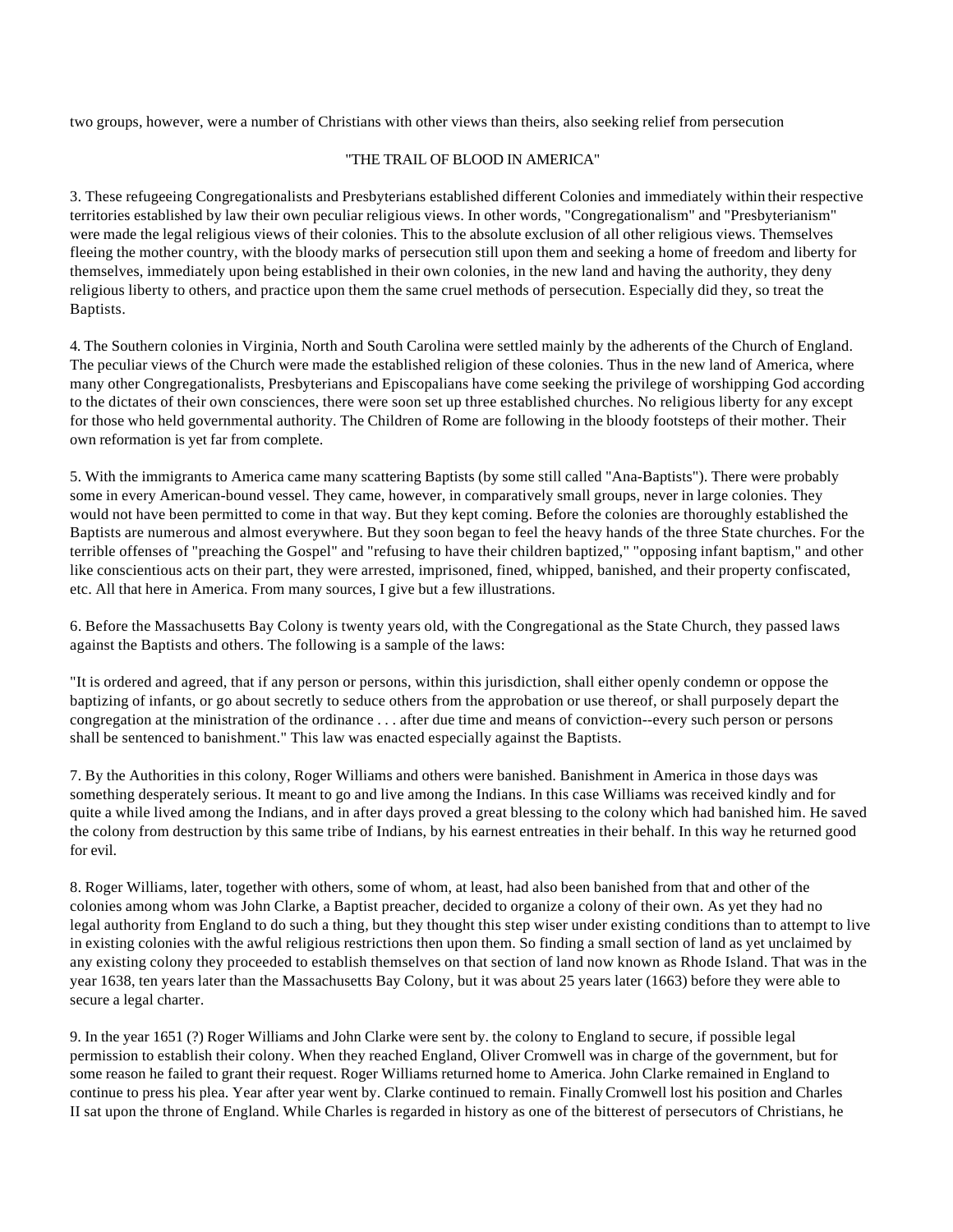finally, in 1663, granted that charter. So Clarke, after 12 long years of waiting returned home with that charter. So in 1663, the Rhode Island colony became a real legal institution, and the Baptists could write their own constitution.

10. That Constitution was written. It attracted the attention of the whole wide world. In that Constitution was the world's first declaration of "Religious Liberty."

The battle for absolute religious liberty even in America alone is a great history within itself. For a long time the Baptists seem to have fought that battle entirely alone, but they did not fight it for themselves alone, but for all peoples of every religious faith. Rhode Island, the first Baptist colony, established by a small group of Baptists after 12 years of earnest pleading for permission was the first spot on earth where religious liberty was made the law of the land. The settlement was made in 1638; the colony legally established in 1663.

11. In this colony two Baptist churches were organized even prior to the legal establishment of the colony. As to the exact date of the organization of at least one of these two churches, even the Baptists, according to history, are at disagreement. All seem to be agreed as to the date of the organization of the one at Providence, by Roger Williams, in 1639. As to the date of the one organized at Newport by John Clarke, all the later testimony seems to give the date at 1638. All the earlier seems to give it later, some years later. The one organized by Roger Williams at Providence seems to have lived but a few months. The other by John Clarke at Newport, is still living. My own opinion as to the date of organization of Newport church, based on all available data, is that 1638 is the correct date. Personally, I am sure this date is correct.

12. As to the persecutions in some of the American colonies, we give a few samples. It is recorded that on one occasion one of John Clarke's members was sick. The family lived just across the Massachusetts Bay Colony line and just inside that colony. John Clarke, himself, and a visiting preacher by the name of Crandall and a layman by the name of Obediah Holmes--all three went to visit that sick family. While they were holding some kind of a prayer service with that sick family, some officer or officers of the colony came upon them and arrested them and later carried them before the court for trial. It is also stated, that in order to get a more definite charge against them, they were carried into a religious meeting of their church (Congregationalist), their hands being tied (so the record states). The charge against them was "for not taking off their hats in a religious service." They were all tried and convicted. Gov. Endicott was present. In a rage he said to Clarke, while the trial was going on, "You have denied infants baptism" (this was not the charge against them). "You deserve death. I will not have such trash brought into my jurisdiction." The penalty for all was a fine, or be well-whipped. Crandall's fine (a visitor) was five pounds (\$25.00), Clarke's fine (the pastor) was twenty pounds (\$100.00). Holmes' fine (the records say he had been a Congregationalist and had joined the Baptists) so his fine was thirty pounds (\$150.00). Clark's and Crandall's fines were paid by friends. Holmes refused to allow his fine paid, saying he had done no wrong, so was well whipped. The record states that he was "stripped to the waist" and then whipped (with some kind of a special whip) until the blood ran down his body and then his legs until his shoes overflowed. The record goes on to state that his body was so badly gashed and cut that for two weeks he could not lie down, so his body could touch the bed. His sleeping had to be done on his hands or elbows and knees. Of this whipping and other things connected with it I read all records, even Holmes' statement. A thing could hardly have been more brutal. And here in America!

13. Painter, another man, "refused to have his child baptized," and gave as his opinion "that infant baptism was an anti-Christian ordinance." For these offenses he was tied up and whipped. Governor Winthrop tells us that Painter was whipped "for reproaching the Lord's ordinance."

14. In the colony where Presbyterianism was the established religion, dissenters (Baptist and others) seemed to fare no better than in the Massachusetts Bay Colony where Congregationalism was the established religion.

In this colony was a settlement of Baptists. In the whole settlement were only five other families. The Baptists recognized the laws they were under and were, according to the records, obedient to them. This incident occurred:

It was decided by authorities of the colony to build a Presbyterian meeting house in that Baptist settlement. The only way to do it seemed by taxation. The Baptists recognized the authority of the Presbyterians to levy this new and extra tax, but they made this plea against the tax at this time--"We have just started our settlement. Our little cabins have just been built, and little gardens and patches just been opened. Our fields not cleared. We have just been taxed to the limit to build a fort for protection against the Indians. We cannot possibly pay another tax now." This is only the substance of their plea. The tax was levied. It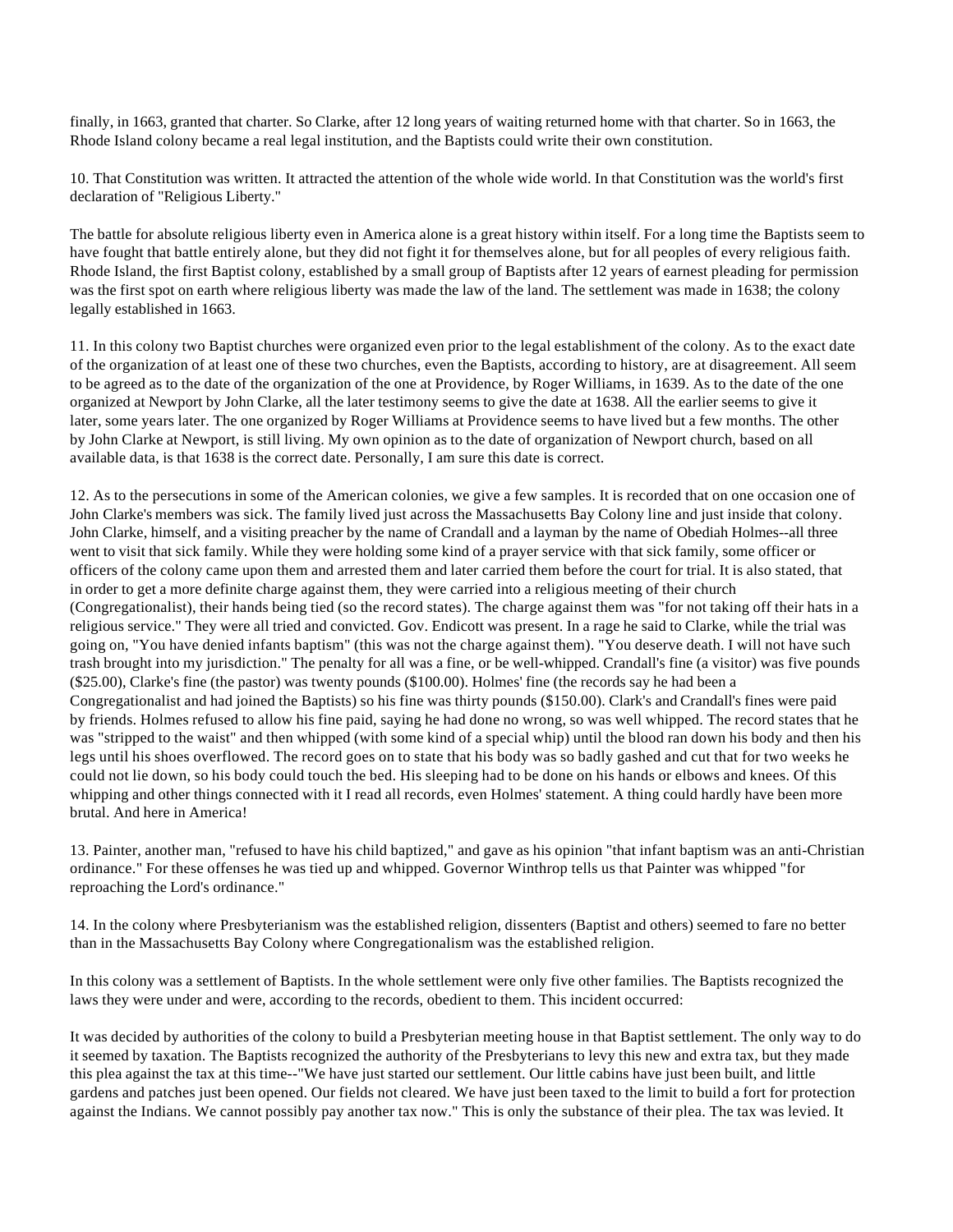could not possibly be paid at that time. An auction was called. Sales were made. Their cabins and gardens and patches, and even their graveyards, were sold--not their unopened fields. Property valued at 363 pounds and 5 shillings sold for 35 pounds and 10 shillings. Some of it, at least, was said to have been bought by the preacher who was to preach there. The settlement was said to have been left ruined.

A large book could be filled with oppressive laws. Terrifically burdensome acts of taxation, hard dealing of many sorts, directed mainly against the Baptists. But these lectures cannot enter into these details.

15. In the southern colonies, throughout the Carolinas and especially Virginia, where the Church of England held sway, persecution of Baptists was serious and continuous. Many times their preachers were fined and imprisoned. From the beginning of the colonial period to the opening of the Revolutionary War, more than 100 years, these persecutions of Baptists were persisted in.

### SOME AFTER WORDS

1. During every period of the "Dark Ages" there were in existence many Christians and many separate and independent Churches, some of them dating back to the times of the Apostles, which were never in any way connected with the Catholic Church. They always wholly rejected and repudiated the Catholics and their doctrines. This is a fact clearly demonstrated by credible history.

2. These Christians were the perpetual objects of bitter and relentless persecution. History shows that during the period of the "Dark Ages," about twelve centuries, beginning with A.D. 426, there were about fifty millions of these Christians who died martyr deaths. Very many thousands of others, both preceding and succeeding the "Dark Ages," died under the same hard hand of persecution.

3. These Christians, during these dark days of many centuries, were called by many different names, all given to them by their enemies. These names were sometimes given because of some specially prominent and heroic leader and sometimes from other causes; and sometimes, yea, many times, the same people, holding the same views, were called by different names in different localities. But amid all the many changes of names, there was one special name or rather designation, which clung to at least some of these Christians, throughout all the "Dark Ages," that designation being "Ana-Baptist." This compound word applied as a designation of some certain Christians was first found in history during the third century; and a suggestive fact soon after the origin of Infant Baptism, and a more suggestive fact even prior to the use of the name Catholic. Thus the name "Ana-Baptists" is the oldest denominational name in history.

4. A striking peculiarity of these Christians was and continued to be in succeeding centuries: They rejected the man-made doctrine of "Infant Baptism" and demanded rebaptism, even though done by immersion for all those who came to them, having been baptized in infancy. For this peculiarity they were called "Ana-Baptists."

5. This, special designation was applied to many of these Christians who bore other nicknames; especially is this true of the Donatists, Paulicians, Albigenses and Ancient Waldenses and others. In later centuries this designation came to be a regular name, applied to a distinct group. These were simply called "Ana- Baptists" and gradually all other names were dropped. Very early in the sixteenth century, even prior to the origin of the Lutheran Church, the first of all the Protestant Churches, the word "ana" was beginning to be left off, and they were simply called "Baptists."

6. Into the "dark ages" went a group of many churches which were never in any way identified with the Catholics. Out of the "dark ages" came a group of many churches, which had never been in any way identified with the Catholics.

The following are some of the fundamental doctrines to which they held when they went in: And the same are, the fundamental doctrines to which they held when they came out: And the same are the fundamental doctrines to which they now hold.

## FUNDAMENTAL DOCTRINES

1. A spiritual Church, Christ its founder, its only head and law giver.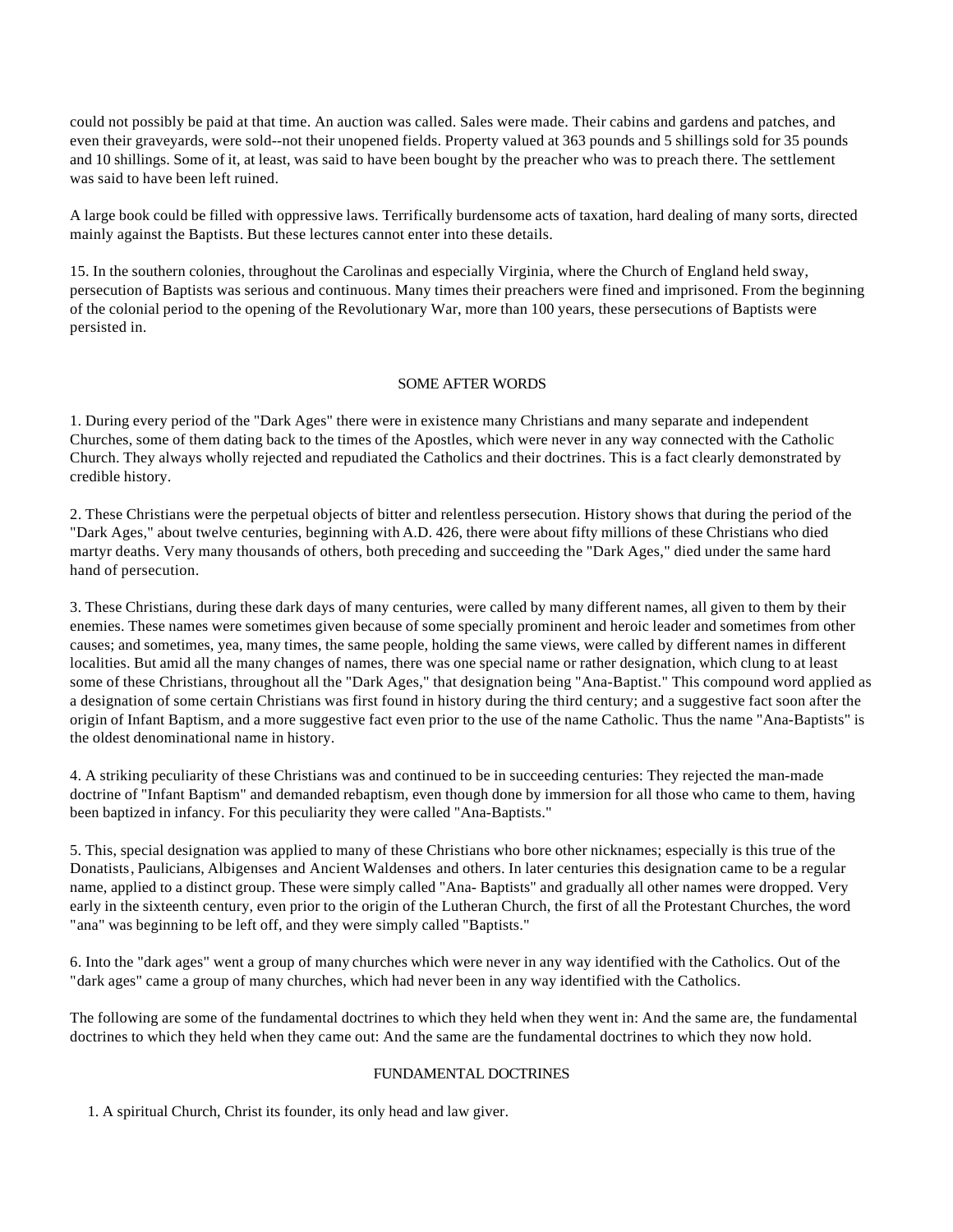2. Its ordinances, only two, Baptism and the Lord's Supper. They are typical and memorial, not saving.

3. Its officers, only two, bishops or pastors and deacons; they are servants of the church.

4. Its Government, a pure Democracy, and that executive only, never legislative.

5. Its laws and doctrines: The New Testament and that only.

6. Its members. Believers only, they saved by grace, not works, through the regenerating power of the Holy Spirit.

 7. Its requirements. Believers on entering the church to be baptized, that by immersion, then obedience and loyalty to all New Testament laws.

 8. The various churches--separate and independent in their execution of laws and discipline and in their responsibilities to God--but cooperative in work.

9. Complete separation of Church and State.

10. Absolute Religious liberty for all.

#### Partial list of books used in preparing lectures on "the Trail of Blood"

History of Baptists in Virginia, Semple Baptist Succession, Ray Baptists in Alabama, HolcombHistory of the Huguenots, Martin Fifty Years Among the Baptists, Benedict Fox's Book of Martyrs My Church, Moody The World's Debt to Baptists, Porter Church Manual, Pendleton Evils of Infant Baptism, Howell Reminiscences, Sketches and Addresses, Hutchinson Short History of the Baptists, Vedder The Struggle Religious Liberty in Virginia, James The Genesis of American Anti-Missionism, Carroll The True Baptist, A. Newton A Guide to the Study of Church History, McGlothlin Baptist Principles Reset, Jeter Virginia Presbyterianism and Religious Liberty in Colonial and Revolutionary Times, Johnson Presbyterianism 300 Years Ago, Breed History of the Presbyterian Church of the World, Reed Catholic Belief, Bruno Campbellism Examined, Jeter History of the Baptists in New England, Burrage History of Redemption, Edwards Principles and Practices of Baptist Churches, Wayland History of the Liberty Baptist Association of North Carolina, Sheets On Baptism, Carson History and Literature of the Early Churches, Orr History of Kentucky Baptists, Spencer Baptist History, Orchard Baptist Church Perpetuity, Jarrell Disestablishment, Harwood